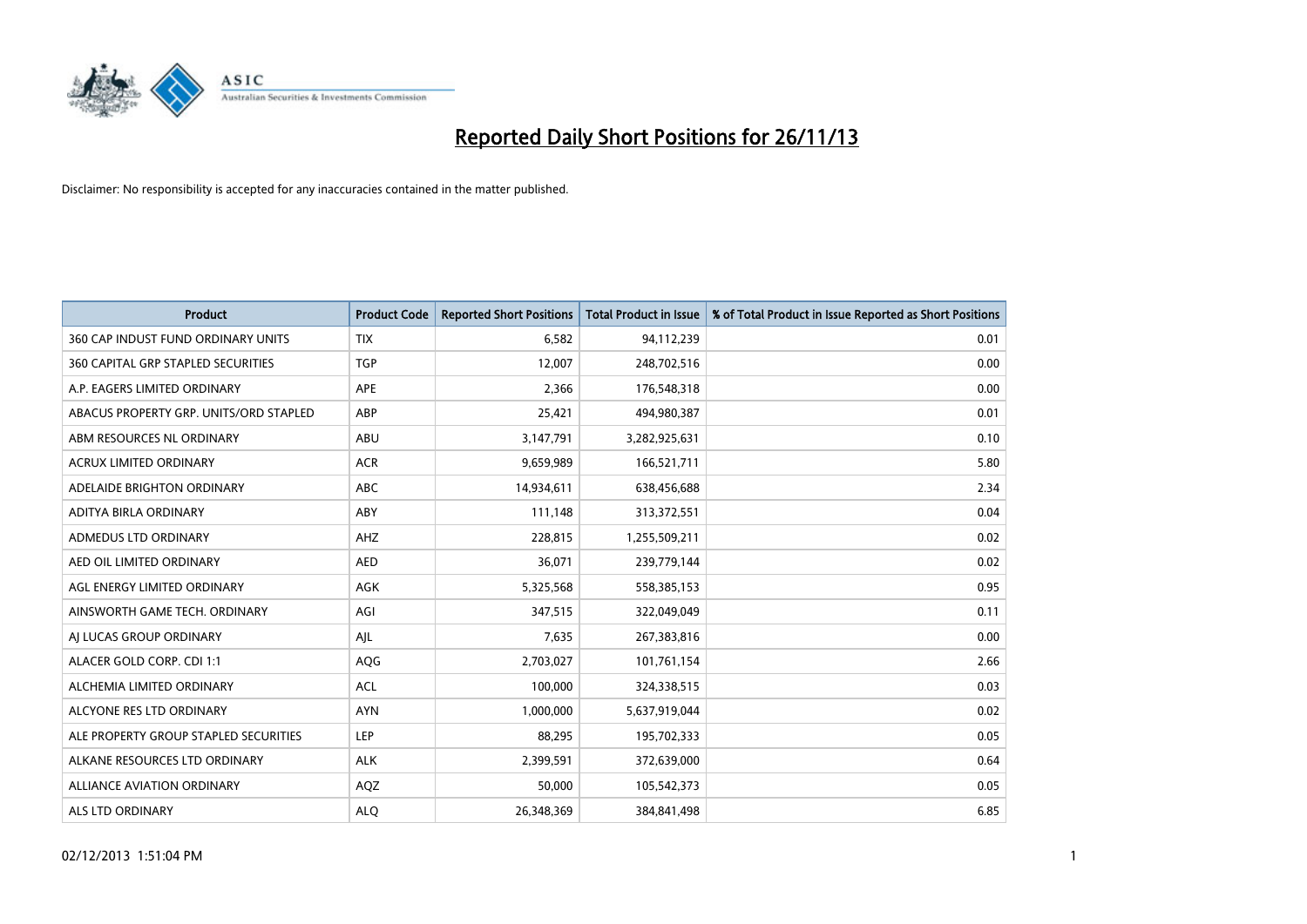

| <b>Product</b>                          | <b>Product Code</b> | <b>Reported Short Positions</b> | <b>Total Product in Issue</b> | % of Total Product in Issue Reported as Short Positions |
|-----------------------------------------|---------------------|---------------------------------|-------------------------------|---------------------------------------------------------|
| ALTIUM LIMITED ORDINARY                 | <b>ALU</b>          | 23,668                          | 112,857,012                   | 0.02                                                    |
| ALTONA MINING LTD ORDINARY              | <b>AOH</b>          | 481,532                         | 532,234,704                   | 0.09                                                    |
| ALUMINA LIMITED ORDINARY                | <b>AWC</b>          | 172,703,347                     | 2,806,225,615                 | 6.15                                                    |
| AMALGAMATED HOLDINGS ORDINARY           | AHD                 | 21,041                          | 157,809,687                   | 0.01                                                    |
| AMCOM TELECOMM, ORDINARY                | AMM                 | 1,079,840                       | 244,557,101                   | 0.44                                                    |
| AMCOR LIMITED ORDINARY                  | AMC                 | 4,094,049                       | 1,206,684,923                 | 0.34                                                    |
| AMP LIMITED ORDINARY                    | AMP                 | 28,463,331                      | 2,957,737,964                 | 0.96                                                    |
| AMPELLA MINING ORDINARY                 | AMX                 | 340,644                         | 248,000,493                   | 0.14                                                    |
| ANSELL LIMITED ORDINARY                 | <b>ANN</b>          | 7,355,760                       | 130,648,660                   | 5.63                                                    |
| ANTARES ENERGY LTD ORDINARY             | AZZ                 | 185,362                         | 255,000,000                   | 0.07                                                    |
| ANZ BANKING GRP LTD ORDINARY            | ANZ                 | 8,995,793                       | 2,743,664,614                 | 0.33                                                    |
| APA GROUP STAPLED SECURITIES            | APA                 | 14,292,018                      | 835,750,807                   | 1.71                                                    |
| APN NEWS & MEDIA ORDINARY               | <b>APN</b>          | 15,688,837                      | 661,526,586                   | 2.37                                                    |
| AQUARIUS PLATINUM. ORDINARY             | AQP                 | 6,899,967                       | 486,851,336                   | 1.42                                                    |
| AQUILA RESOURCES ORDINARY               | <b>AQA</b>          | 13,688,497                      | 411,804,442                   | 3.32                                                    |
| ARAFURA RESOURCE LTD ORDINARY           | ARU                 | 46,367                          | 441,270,644                   | 0.01                                                    |
| ARB CORPORATION ORDINARY                | ARP                 | 1,539,484                       | 72,481,302                    | 2.12                                                    |
| ARDENT LEISURE GROUP STAPLED SECURITIES | AAD                 | 2,233,103                       | 405,055,708                   | 0.55                                                    |
| ARENA REIT ORDINARY UNITS               | <b>ARF</b>          | 16,333                          | 206,342,963                   | 0.01                                                    |
| ARISTOCRAT LEISURE ORDINARY             | ALL                 | 9,335,711                       | 551,418,047                   | 1.69                                                    |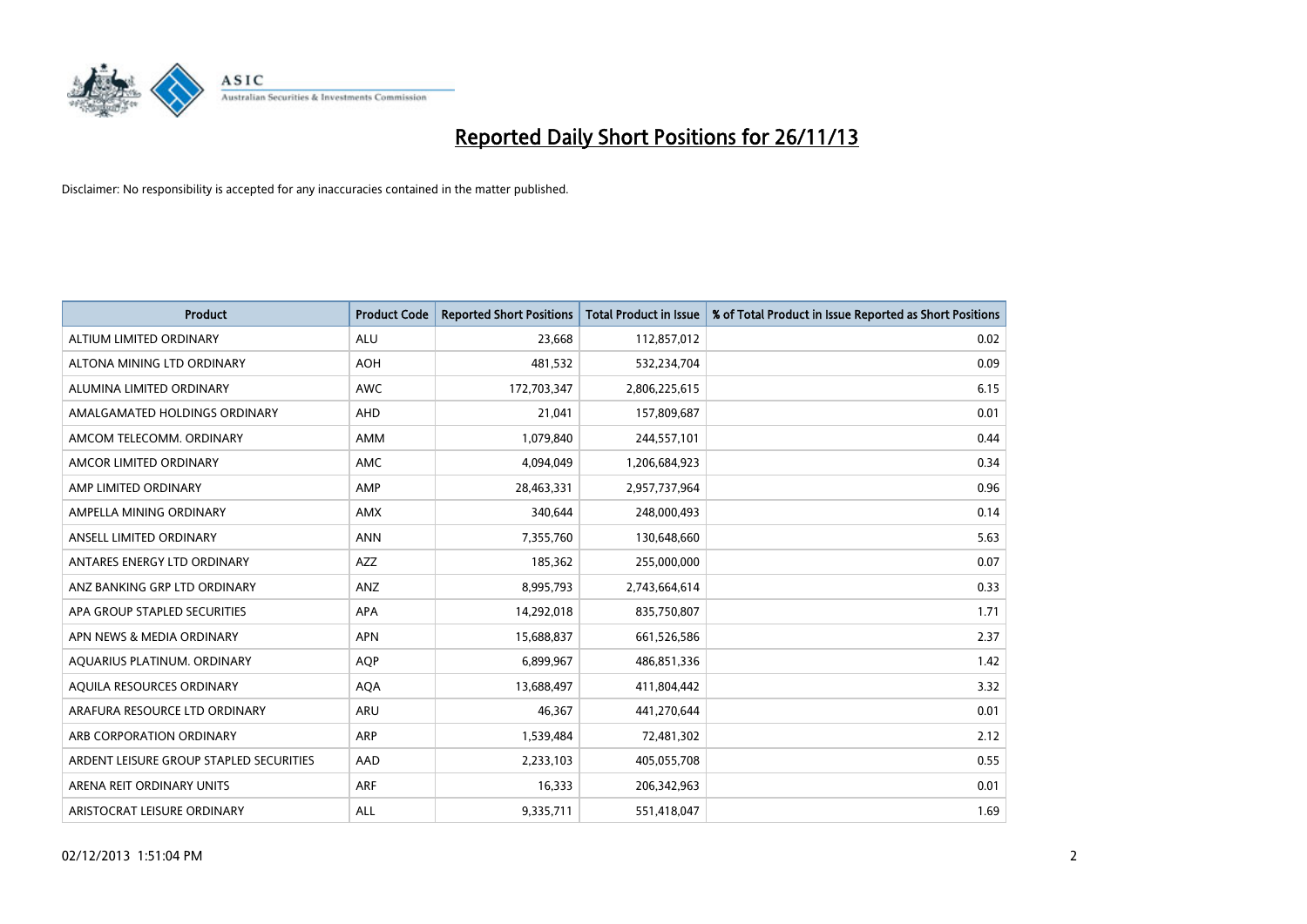

| <b>Product</b>                            | <b>Product Code</b> | <b>Reported Short Positions</b> | <b>Total Product in Issue</b> | % of Total Product in Issue Reported as Short Positions |
|-------------------------------------------|---------------------|---------------------------------|-------------------------------|---------------------------------------------------------|
| ARRIUM LTD ORDINARY                       | ARI                 | 24,571,035                      | 1,361,469,008                 | 1.80                                                    |
| ASCIANO LIMITED ORDINARY                  | <b>AIO</b>          | 8,894,132                       | 975,385,664                   | 0.91                                                    |
| ASG GROUP LIMITED ORDINARY                | <b>ASZ</b>          | 1,360,704                       | 206,720,839                   | 0.66                                                    |
| ASPEN GROUP ORD/UNITS STAPLED             | APZ                 | 61,994                          | 119,946,366                   | 0.05                                                    |
| ASTRO JAP PROP GROUP STAPLED US PROHIBIT. | AJA                 | 29,543                          | 67,211,752                    | 0.04                                                    |
| ASX LIMITED ORDINARY                      | ASX                 | 3,275,445                       | 193,595,162                   | 1.69                                                    |
| ATLANTIC LIMITED ORDINARY                 | ATI                 | 50,000                          | 154,757,339                   | 0.03                                                    |
| ATLAS IRON LIMITED ORDINARY               | <b>AGO</b>          | 71,770,056                      | 915,496,158                   | 7.84                                                    |
| AUCKLAND INTERNATION ORDINARY             | <b>AIA</b>          | 492,977                         | 1,322,564,489                 | 0.04                                                    |
| AURIZON HOLDINGS LTD ORDINARY             | AZI                 | 12,378,780                      | 2,137,284,503                 | 0.58                                                    |
| AURORA OIL & GAS ORDINARY                 | <b>AUT</b>          | 7,496,212                       | 448,785,778                   | 1.67                                                    |
| AUSDRILL LIMITED ORDINARY                 | ASL                 | 21,689,683                      | 312,277,224                   | 6.95                                                    |
| AUSENCO LIMITED ORDINARY                  | AAX                 | 1,462,563                       | 123,527,574                   | 1.18                                                    |
| <b>AUSTAL LIMITED ORDINARY</b>            | ASB                 | 609,015                         | 346,007,639                   | 0.18                                                    |
| AUSTIN ENGINEERING ORDINARY               | ANG                 | 460,613                         | 73,164,403                    | 0.63                                                    |
| AUSTRALAND PROPERTY STAPLED SECURITY      | <b>ALZ</b>          | 2,715,474                       | 578,324,670                   | 0.47                                                    |
| AUSTRALIAN AGRICULT. ORDINARY             | AAC                 | 4,552,285                       | 532,294,404                   | 0.86                                                    |
| AUSTRALIAN EDUCATION UNITS                | <b>AEU</b>          | 4,777                           | 194,690,418                   | 0.00                                                    |
| AUSTRALIAN INFR LTD ORDINARY              | <b>AIX</b>          | 3,717,865                       | 620,733,944                   | 0.60                                                    |
| AUSTRALIAN PHARM. ORDINARY                | API                 | 5,199,847                       | 488,115,883                   | 1.07                                                    |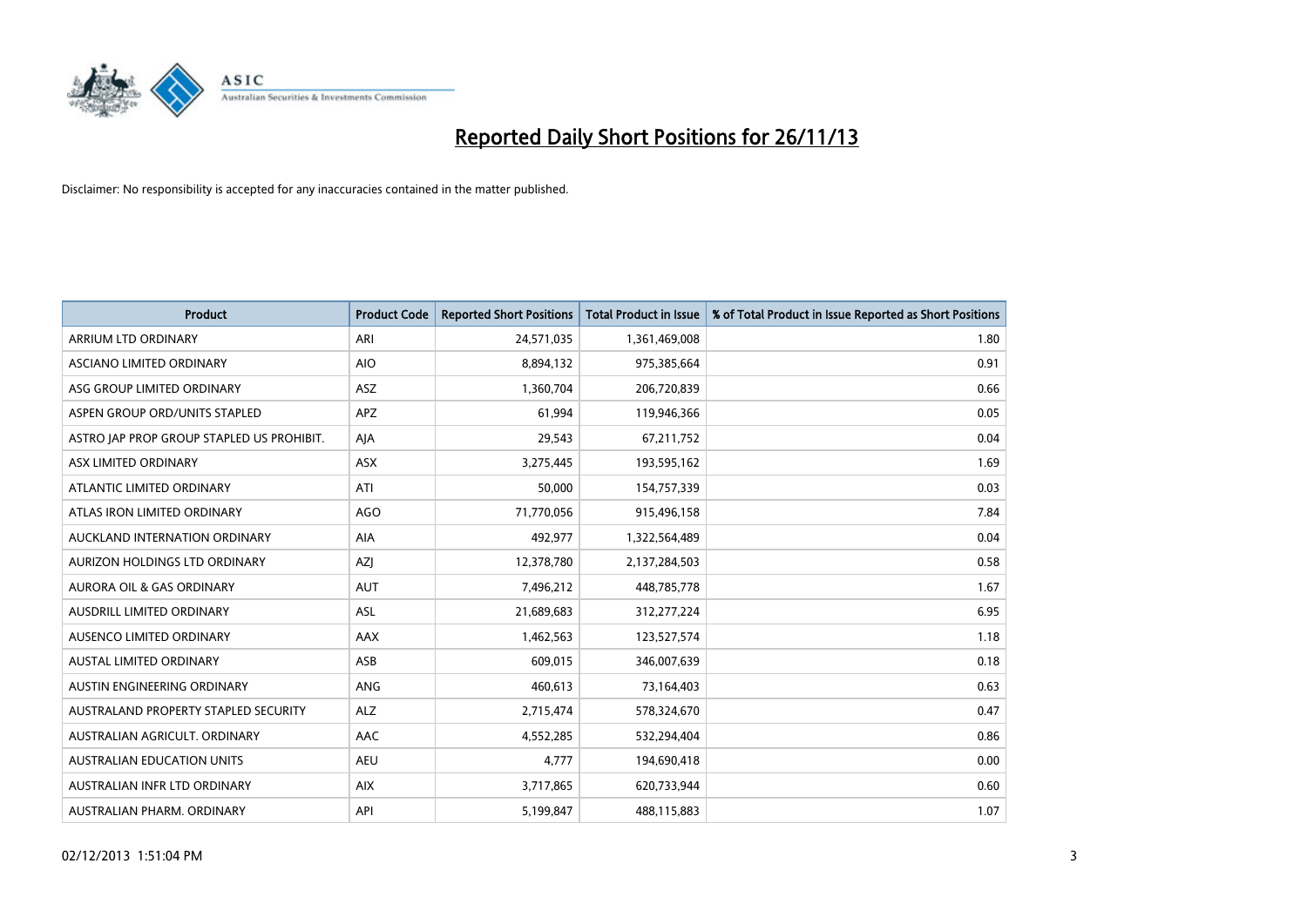

| <b>Product</b>                                | <b>Product Code</b> | <b>Reported Short Positions</b> | <b>Total Product in Issue</b> | % of Total Product in Issue Reported as Short Positions |
|-----------------------------------------------|---------------------|---------------------------------|-------------------------------|---------------------------------------------------------|
| AUTOMOTIVE HOLDINGS ORDINARY                  | AHE                 | 316,691                         | 260,579,682                   | 0.12                                                    |
| AVIENNINGS LIMITED ORDINARY                   | <b>AVI</b>          | 69,999                          | 384,423,851                   | 0.02                                                    |
| AWE LIMITED ORDINARY                          | <b>AWE</b>          | 788,727                         | 522,116,985                   | 0.15                                                    |
| BANDANNA ENERGY ORDINARY                      | <b>BND</b>          | 19,127,465                      | 528,481,199                   | 3.62                                                    |
| BANK OF QUEENSLAND. ORDINARY                  | <b>BOQ</b>          | 7,302,182                       | 319,809,993                   | 2.28                                                    |
| <b>BASE RES LIMITED ORDINARY</b>              | <b>BSE</b>          | 6,662,698                       | 561,840,029                   | 1.19                                                    |
| BATHURST RES NZ LTD ORDINARY                  | <b>BRL</b>          | 20,120,316                      | 821,457,725                   | 2.45                                                    |
| <b>BC IRON LIMITED ORDINARY</b>               | <b>BCI</b>          | 36,854                          | 123,878,630                   | 0.03                                                    |
| BEACH ENERGY LIMITED ORDINARY                 | <b>BPT</b>          | 19,254,085                      | 1,277,958,962                 | 1.51                                                    |
| BEADELL RESOURCE LTD ORDINARY                 | <b>BDR</b>          | 35,105,180                      | 790,727,280                   | 4.44                                                    |
| BEGA CHEESE LTD ORDINARY                      | <b>BGA</b>          | 488,202                         | 151,866,050                   | 0.32                                                    |
| BENDIGO AND ADELAIDE ORDINARY                 | <b>BEN</b>          | 12,373,458                      | 409,961,672                   | 3.02                                                    |
| BERKELEY RESOURCES ORDINARY                   | <b>BKY</b>          | 89,341                          | 179,393,323                   | 0.05                                                    |
| BETASHARES ASX RES ETF UNITS                  | <b>ORE</b>          | 809,000                         | 3,020,814                     | 26.78                                                   |
| <b>BHP BILLITON LIMITED ORDINARY</b>          | <b>BHP</b>          | 7,479,945                       | 3,211,691,105                 | 0.23                                                    |
| <b>BILLABONG ORDINARY</b>                     | <b>BBG</b>          | 14,887,592                      | 478,944,292                   | 3.11                                                    |
| <b>BIONOMICS LIMITED ORDINARY</b>             | <b>BNO</b>          | 199,969                         | 412,155,924                   | 0.05                                                    |
| BIRIMIAN GOLD LTD ORDINARY                    | <b>BGS</b>          | 9,003                           | 724,981,654                   | 0.00                                                    |
| BLACKMORES LIMITED ORDINARY                   | <b>BKL</b>          | 18,253                          | 17,046,024                    | 0.11                                                    |
| <b>BLACKTHORN RESOURCES ORD US PROHIBITED</b> | <b>BTR</b>          | 880,709                         | 164,285,950                   | 0.54                                                    |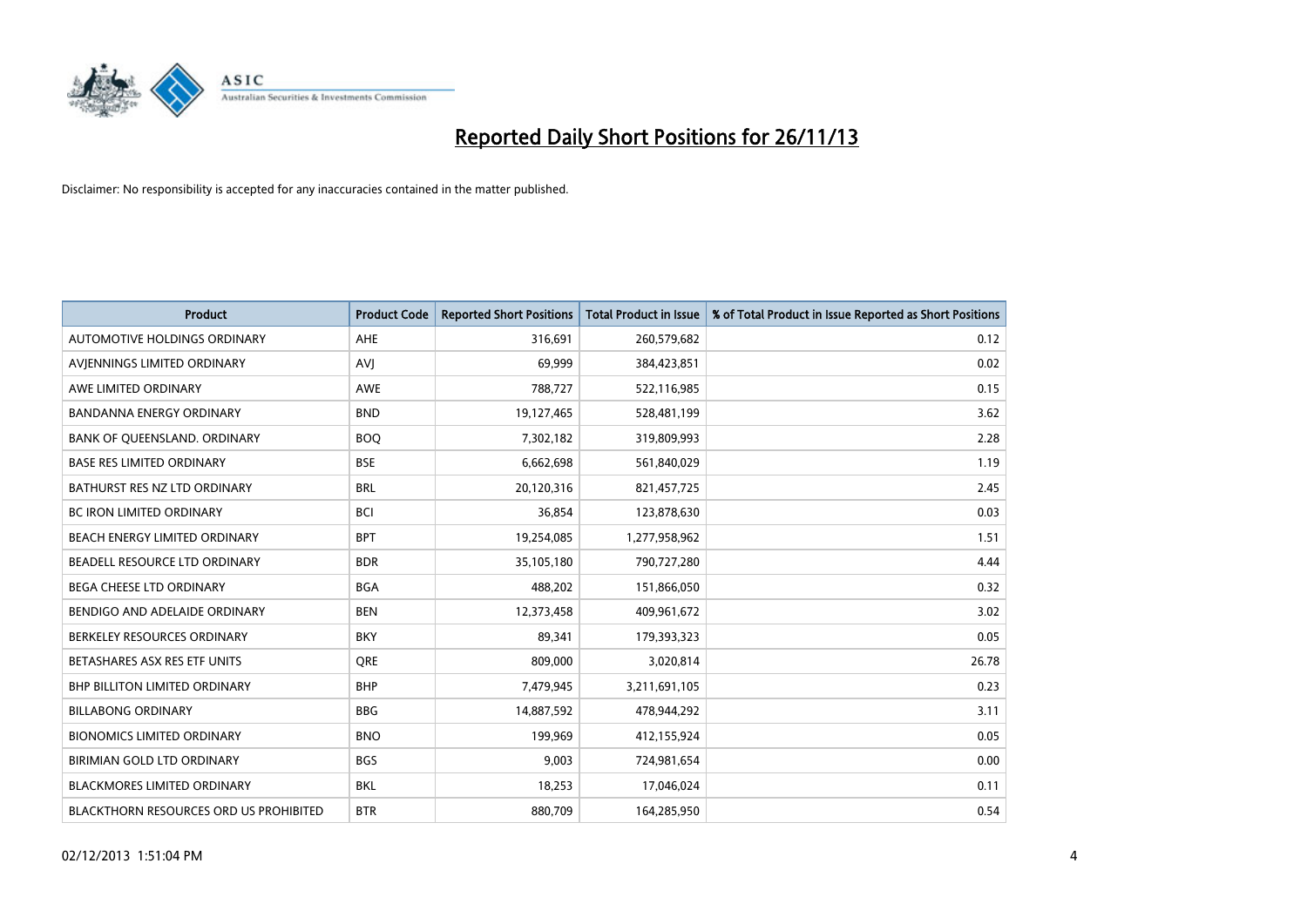

| <b>Product</b>                      | <b>Product Code</b> | <b>Reported Short Positions</b> | <b>Total Product in Issue</b> | % of Total Product in Issue Reported as Short Positions |
|-------------------------------------|---------------------|---------------------------------|-------------------------------|---------------------------------------------------------|
| <b>BLUESCOPE STEEL LTD ORDINARY</b> | <b>BSL</b>          | 7,351,046                       | 558,733,728                   | 1.32                                                    |
| <b>BOART LONGYEAR ORDINARY</b>      | <b>BLY</b>          | 39,940,342                      | 461, 163, 412                 | 8.66                                                    |
| <b>BOOM LOGISTICS ORDINARY</b>      | <b>BOL</b>          | 99,999                          | 474,868,764                   | 0.02                                                    |
| BORAL LIMITED. ORDINARY             | <b>BLD</b>          | 48,241,196                      | 778,739,826                   | 6.19                                                    |
| <b>BRADKEN LIMITED ORDINARY</b>     | <b>BKN</b>          | 19,966,944                      | 169,240,662                   | 11.80                                                   |
| <b>BRAMBLES LIMITED ORDINARY</b>    | <b>BXB</b>          | 2,462,275                       | 1,558,844,953                 | 0.16                                                    |
| BRAND NEW VINTAGE ORDINARY          | <b>BNV</b>          | 800                             | 352,200,113                   | 0.00                                                    |
| BREVILLE GROUP LTD ORDINARY         | <b>BRG</b>          | 2,605,076                       | 130,095,322                   | 2.00                                                    |
| <b>BRICKWORKS LIMITED ORDINARY</b>  | <b>BKW</b>          | 122,987                         | 148,038,996                   | 0.08                                                    |
| BT INVESTMENT MNGMNT ORDINARY       | <b>BTT</b>          | 2,636                           | 279,182,538                   | 0.00                                                    |
| BUCCANEER ENERGY LTD ORDINARY       | <b>BCC</b>          | 1,904,833                       | 2,398,671,956                 | 0.08                                                    |
| <b>BURU ENERGY ORDINARY</b>         | <b>BRU</b>          | 14,025,258                      | 298,365,707                   | 4.70                                                    |
| <b>BWP TRUST ORDINARY UNITS</b>     | <b>BWP</b>          | 2,589,808                       | 627,165,919                   | 0.41                                                    |
| <b>CABCHARGE AUSTRALIA ORDINARY</b> | CAB                 | 15,964,414                      | 120,430,683                   | 13.26                                                   |
| CALTEX AUSTRALIA ORDINARY           | <b>CTX</b>          | 1,696,332                       | 270,000,000                   | 0.63                                                    |
| CAPE LAMBERT RES LTD ORDINARY       | <b>CFE</b>          | 19,764                          | 675,809,769                   | 0.00                                                    |
| CAPITOL HEALTH ORDINARY             | CAJ                 | 927                             | 430,799,793                   | 0.00                                                    |
| CARABELLA RES LTD ORDINARY          | <b>CLR</b>          | 100,000                         | 158,236,547                   | 0.06                                                    |
| <b>CARBON ENERGY ORDINARY</b>       | <b>CNX</b>          | 6,799                           | 1,150,931,288                 | 0.00                                                    |
| <b>CARDNO LIMITED ORDINARY</b>      | CDD                 | 6,767,618                       | 145,507,042                   | 4.65                                                    |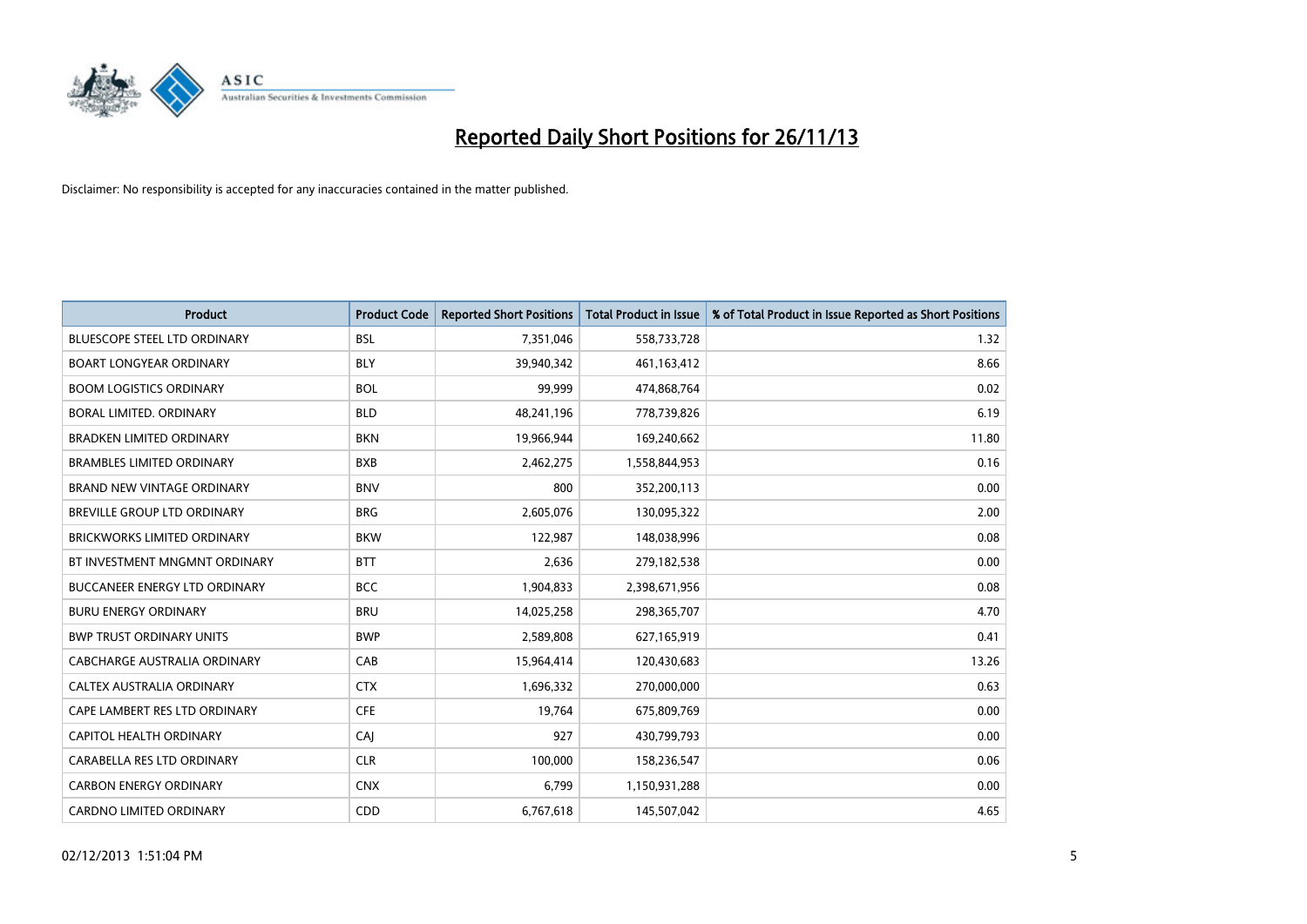

| <b>Product</b>                          | <b>Product Code</b> | <b>Reported Short Positions</b> | <b>Total Product in Issue</b> | % of Total Product in Issue Reported as Short Positions |
|-----------------------------------------|---------------------|---------------------------------|-------------------------------|---------------------------------------------------------|
| <b>CARINDALE PROPERTY UNIT</b>          | <b>CDP</b>          | 1                               | 70,000,000                    | 0.00                                                    |
| CARNARVON PETROLEUM ORDINARY            | <b>CVN</b>          | 734                             | 937,796,875                   | 0.00                                                    |
| CARSALES.COM LTD ORDINARY               | <b>CRZ</b>          | 3,631,559                       | 237,763,965                   | 1.53                                                    |
| <b>CASH CONVERTERS ORDINARY</b>         | CCV                 | 6,706,196                       | 426,302,767                   | 1.57                                                    |
| CEDAR WOODS PROP. ORDINARY              | <b>CWP</b>          | 465                             | 73,732,683                    | 0.00                                                    |
| CENTRAL PETROLEUM ORDINARY              | <b>CTP</b>          | 629,941                         | 309,218,273                   | 0.20                                                    |
| <b>CERAMIC FUEL CELLS ORDINARY</b>      | <b>CFU</b>          | 991,102                         | 1,601,287,414                 | 0.06                                                    |
| CFS RETAIL TRUST GRP STAPLED SECURITIES | <b>CFX</b>          | 73,955,867                      | 2,858,286,690                 | 2.59                                                    |
| CHALLENGER DIV.PRO. STAPLED UNITS       | <b>CDI</b>          | 35,850                          | 214,101,013                   | 0.02                                                    |
| <b>CHALLENGER LIMITED ORDINARY</b>      | <b>CGF</b>          | 1,036,637                       | 530,862,585                   | 0.20                                                    |
| CHARTER HALL GROUP STAPLED US PROHIBIT. | <b>CHC</b>          | 301,814                         | 309,118,171                   | 0.10                                                    |
| <b>CHARTER HALL RETAIL UNITS</b>        | <b>CQR</b>          | 11,983,954                      | 341,843,880                   | 3.51                                                    |
| <b>CHORUS LIMITED ORDINARY</b>          | <b>CNU</b>          | 300,811                         | 396,369,767                   | 0.08                                                    |
| CITIGOLD CORP LTD ORDINARY              | <b>CTO</b>          | 153,427                         | 1,352,907,765                 | 0.01                                                    |
| <b>CLOUGH LIMITED ORDINARY</b>          | <b>CLO</b>          | 35,137                          | 777,630,554                   | 0.00                                                    |
| COAL OF AFRICA LTD ORDINARY             | <b>CZA</b>          | 426                             | 1,048,368,613                 | 0.00                                                    |
| <b>COALSPUR MINES LTD ORDINARY</b>      | <b>CPL</b>          | 8,029,963                       | 641,394,435                   | 1.25                                                    |
| COCA-COLA AMATIL ORDINARY               | <b>CCL</b>          | 16,845,958                      | 763,590,249                   | 2.21                                                    |
| <b>COCHLEAR LIMITED ORDINARY</b>        | <b>COH</b>          | 9,263,570                       | 57,062,020                    | 16.23                                                   |
| <b>COCKATOO COAL ORDINARY</b>           | <b>COK</b>          | 15,266,815                      | 886,294,158                   | 1.72                                                    |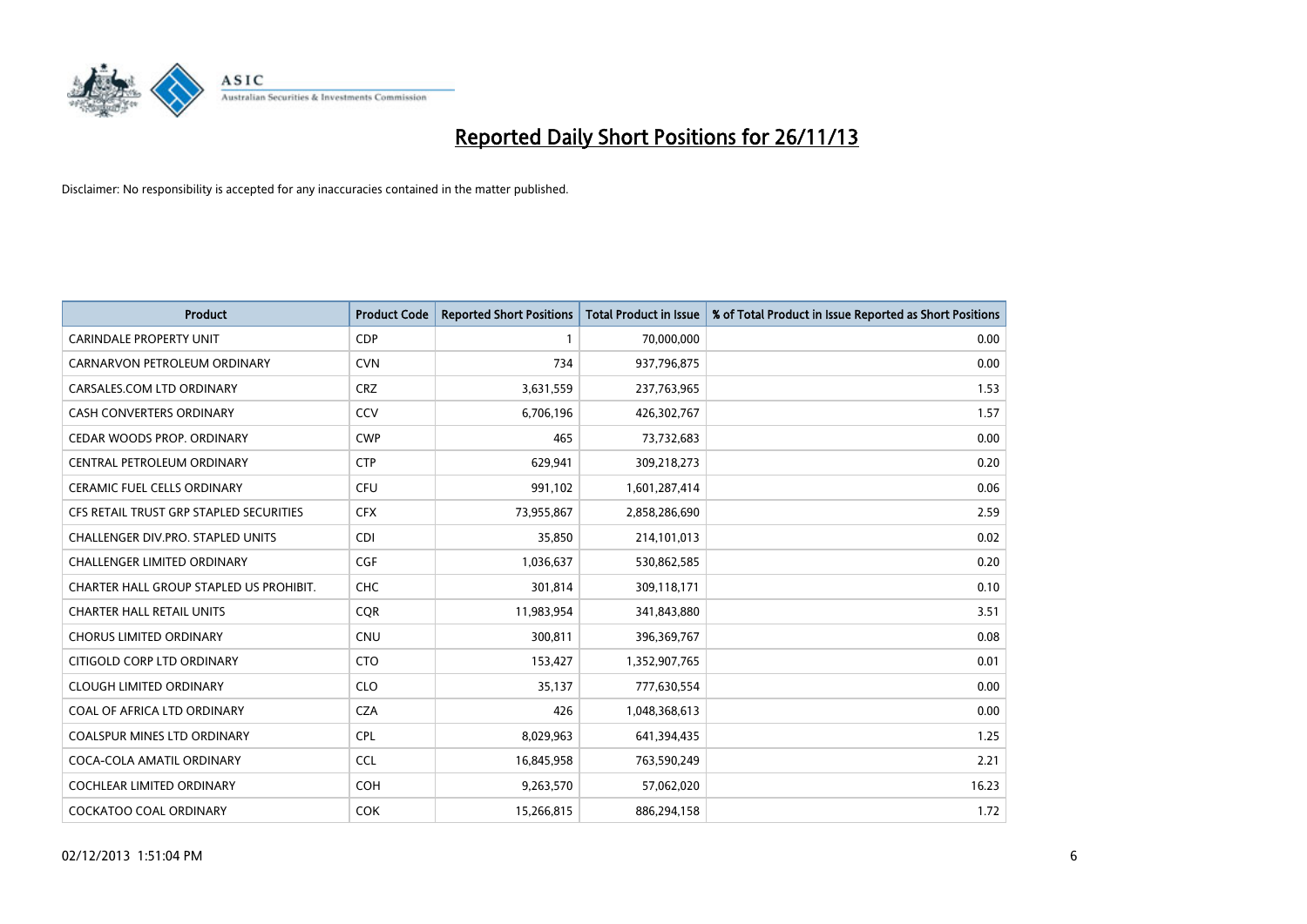

| <b>Product</b>                           | <b>Product Code</b> | <b>Reported Short Positions</b> | <b>Total Product in Issue</b> | % of Total Product in Issue Reported as Short Positions |
|------------------------------------------|---------------------|---------------------------------|-------------------------------|---------------------------------------------------------|
| <b>CODAN LIMITED ORDINARY</b>            | <b>CDA</b>          | 768,121                         | 176,969,924                   | 0.43                                                    |
| <b>COFFEY INTERNATIONAL ORDINARY</b>     | <b>COF</b>          | 18,921                          | 255,833,165                   | 0.01                                                    |
| <b>COKAL LTD ORDINARY</b>                | <b>CKA</b>          | 103,470                         | 471,103,926                   | 0.02                                                    |
| <b>COLLECTION HOUSE ORDINARY</b>         | <b>CLH</b>          | 1,012,238                       | 128,969,148                   | 0.78                                                    |
| <b>COLLINS FOODS LTD ORDINARY</b>        | <b>CKF</b>          | 2,339                           | 93,000,003                    | 0.00                                                    |
| COMMONWEALTH BANK, ORDINARY              | <b>CBA</b>          | 5,010,840                       | 1,611,928,836                 | 0.31                                                    |
| <b>COMMONWEALTH PROP ORDINARY UNITS</b>  | <b>CPA</b>          | 17,842,835                      | 2,347,003,413                 | 0.76                                                    |
| <b>COMPASS RESOURCES ORDINARY</b>        | <b>CMR</b>          | 7,472                           | 1,403,744,100                 | 0.00                                                    |
| COMPUTERSHARE LTD ORDINARY               | <b>CPU</b>          | 11,797,237                      | 556,203,079                   | 2.12                                                    |
| <b>COOPER ENERGY LTD ORDINARY</b>        | <b>COE</b>          | 464,545                         | 329,235,509                   | 0.14                                                    |
| CORP TRAVEL LIMITED ORDINARY             | <b>CTD</b>          | 307,221                         | 78,246,245                    | 0.39                                                    |
| CORP TRAVEL LIMITED RIGHTS 09-JAN-14 DEF | <b>CTDR</b>         | 3,311                           | 11,592,036                    | 0.03                                                    |
| <b>CREDIT CORP GROUP ORDINARY</b>        | <b>CCP</b>          | 43,211                          | 46,131,882                    | 0.09                                                    |
| <b>CROMWELL PROP STAPLED SECURITIES</b>  | <b>CMW</b>          | 14,962,378                      | 1,721,483,143                 | 0.87                                                    |
| <b>CROWE HORWATH AUS ORDINARY</b>        | <b>CRH</b>          | 721,923                         | 273,005,429                   | 0.26                                                    |
| CROWN RESORTS LTD ORDINARY               | <b>CWN</b>          | 1,033,738                       | 728,394,185                   | 0.14                                                    |
| <b>CSG LIMITED ORDINARY</b>              | <b>CSV</b>          | 110,652                         | 278,973,075                   | 0.04                                                    |
| <b>CSL LIMITED ORDINARY</b>              | <b>CSL</b>          | 735,995                         | 486,860,673                   | 0.15                                                    |
| <b>CSR LIMITED ORDINARY</b>              | <b>CSR</b>          | 30,115,872                      | 506,000,315                   | 5.95                                                    |
| <b>CUDECO LIMITED ORDINARY</b>           | CDU                 | 9,468,714                       | 205,017,174                   | 4.62                                                    |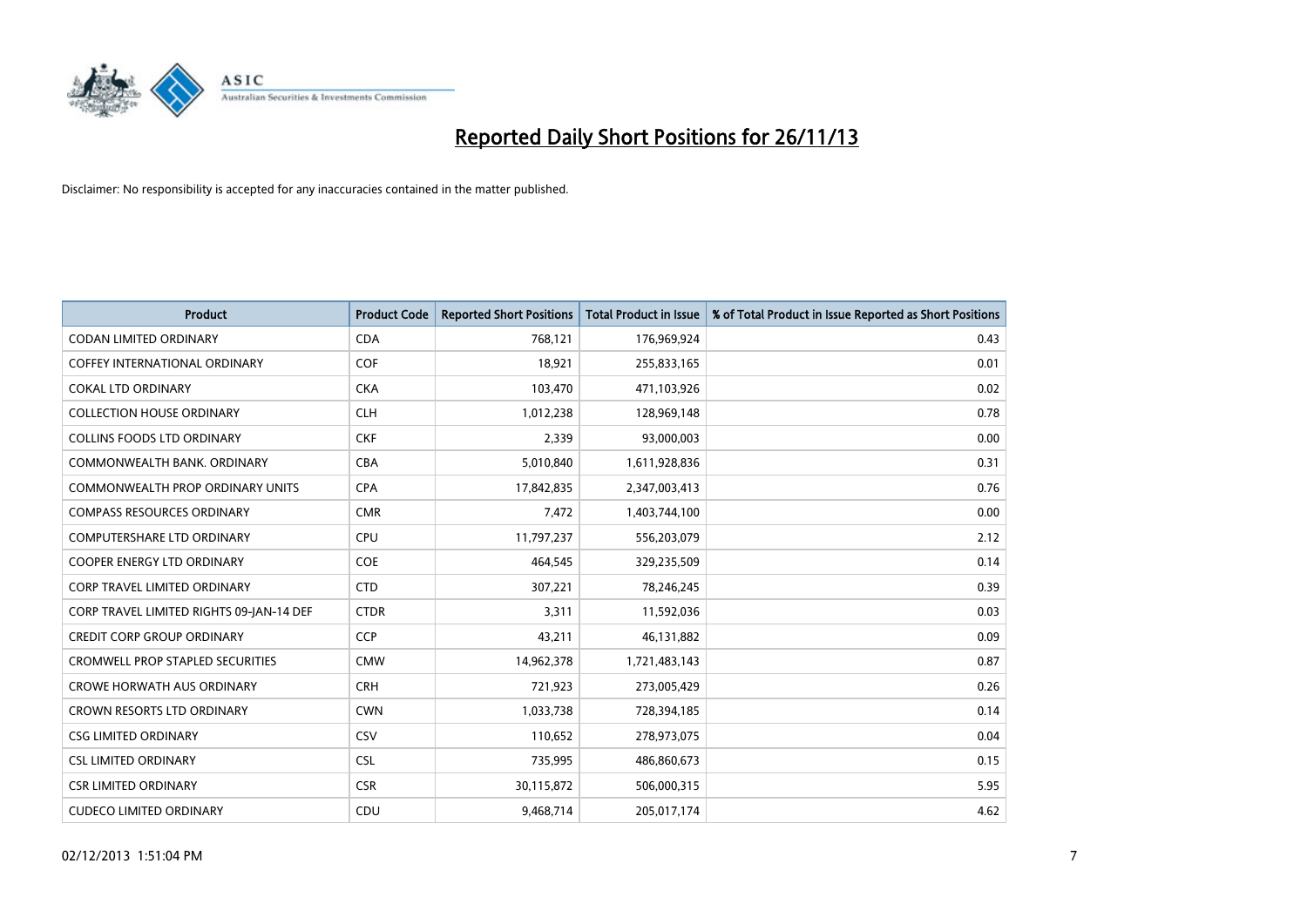

| <b>Product</b>                         | <b>Product Code</b> | <b>Reported Short Positions</b> | <b>Total Product in Issue</b> | % of Total Product in Issue Reported as Short Positions |
|----------------------------------------|---------------------|---------------------------------|-------------------------------|---------------------------------------------------------|
| <b>CUDECO LIMITED RIGHTS 04-DEC-13</b> | <b>CDUR</b>         | 977,420                         | 34,169,529                    | 2.86                                                    |
| DART ENERGY LTD ORDINARY               | <b>DTE</b>          | 6,205,060                       | 1,108,251,519                 | 0.56                                                    |
| DATA#3 LIMITED ORDINARY                | <b>DTL</b>          | 621,860                         | 153,974,950                   | 0.40                                                    |
| DAVID JONES LIMITED ORDINARY           | <b>DJS</b>          | 47,042,721                      | 537,137,845                   | 8.76                                                    |
| DECMIL GROUP LIMITED ORDINARY          | <b>DCG</b>          | 3,813,521                       | 168,657,794                   | 2.26                                                    |
| DEEP YELLOW LIMITED ORDINARY           | <b>DYL</b>          | 100,002                         | 1,612,407,567                 | 0.01                                                    |
| DEVINE LIMITED ORDINARY                | <b>DVN</b>          | 70,993                          | 158,730,556                   | 0.04                                                    |
| DEXUS PROPERTY GROUP STAPLED UNITS     | <b>DXS</b>          | 18,561,408                      | 4,628,228,426                 | 0.40                                                    |
| DISCOVERY METALS LTD ORDINARY          | <b>DML</b>          | 11,184,906                      | 560,034,418                   | 2.00                                                    |
| DOMINO PIZZA ENTERPR ORDINARY          | <b>DMP</b>          | 1,174,627                       | 85,915,713                    | 1.37                                                    |
| DONACO INTERNATIONAL ORDINARY          | <b>DNA</b>          | 2,662,088                       | 371,731,146                   | 0.72                                                    |
| DOWNER EDI LIMITED ORDINARY            | <b>DOW</b>          | 13,036,045                      | 434,734,970                   | 3.00                                                    |
| DRAGON MINING LTD ORDINARY             | <b>DRA</b>          | 50,000                          | 88,840,613                    | 0.06                                                    |
| DRILLSEARCH ENERGY ORDINARY            | <b>DLS</b>          | 11,765,413                      | 432,465,895                   | 2.72                                                    |
| DUET GROUP STAPLED US PROHIBIT.        | <b>DUE</b>          | 14,834,558                      | 1,237,195,531                 | 1.20                                                    |
| DULUXGROUP LIMITED ORDINARY            | <b>DLX</b>          | 312,132                         | 377,019,430                   | 0.08                                                    |
| <b>DWS LTD ORDINARY</b>                | <b>DWS</b>          | 636,613                         | 132,362,763                   | 0.48                                                    |
| ECHO ENTERTAINMENT ORDINARY            | <b>EGP</b>          | 17,558,557                      | 825,672,730                   | 2.13                                                    |
| <b>ELDERS LIMITED ORDINARY</b>         | <b>ELD</b>          | 19,886,311                      | 455,013,329                   | 4.37                                                    |
| ELEMENTAL MINERALS ORDINARY            | <b>ELM</b>          | 176,299                         | 303,263,391                   | 0.06                                                    |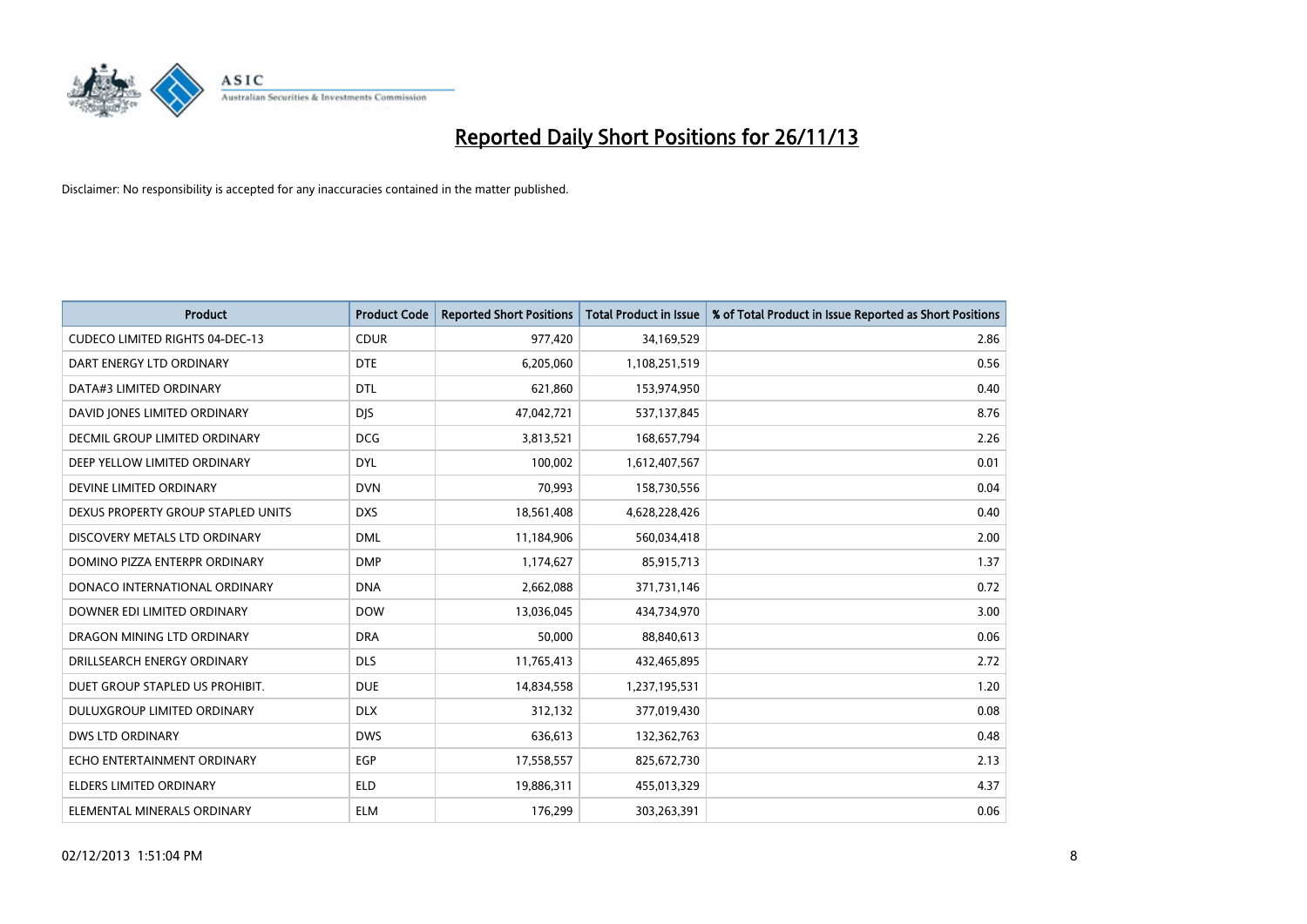

| <b>Product</b>                         | <b>Product Code</b> | <b>Reported Short Positions</b> | <b>Total Product in Issue</b> | % of Total Product in Issue Reported as Short Positions |
|----------------------------------------|---------------------|---------------------------------|-------------------------------|---------------------------------------------------------|
| <b>EMECO HOLDINGS ORDINARY</b>         | <b>EHL</b>          | 10,998,611                      | 599,675,707                   | 1.83                                                    |
| <b>ENDEAVOUR MIN CORP CDI 1:1</b>      | <b>EVR</b>          | 338,878                         | 83,273,218                    | 0.41                                                    |
| <b>ENERGY RESOURCES ORDINARY 'A'</b>   | <b>ERA</b>          | 10,758,177                      | 517,725,062                   | 2.08                                                    |
| ENERGY WORLD CORPOR. ORDINARY          | <b>EWC</b>          | 47,267,879                      | 1,734,166,672                 | 2.73                                                    |
| <b>ENVESTRA LIMITED ORDINARY</b>       | <b>ENV</b>          | 6,176,197                       | 1,796,808,474                 | 0.34                                                    |
| EQUATORIAL RES LTD ORDINARY            | EQX                 | 8                               | 121,885,353                   | 0.00                                                    |
| ERM POWER LIMITED ORDINARY             | <b>EPW</b>          | 306,814                         | 238,714,606                   | 0.13                                                    |
| ESERVGLOBAL LIMITED ORDINARY           | ESV                 | 8,078,867                       | 249,045,997                   | 3.24                                                    |
| ETHANE PIPELINE STAPLED SECURITIES     | <b>EPX</b>          | 2,890                           | 69,302,275                    | 0.00                                                    |
| EVOLUTION MINING LTD ORDINARY          | <b>EVN</b>          | 19,418,032                      | 708,652,367                   | 2.74                                                    |
| FAIRFAX MEDIA LTD ORDINARY             | <b>FXI</b>          | 269,858,414                     | 2,351,955,725                 | 11.47                                                   |
| <b>FANTASTIC HOLDINGS ORDINARY</b>     | <b>FAN</b>          | 24,944                          | 103,068,398                   | 0.02                                                    |
| FAR LTD ORDINARY                       | <b>FAR</b>          | 24,205,420                      | 2,499,846,742                 | 0.97                                                    |
| FEDERATION CNTRES ORD/UNIT STAPLED SEC | <b>FDC</b>          | 2,555,685                       | 1,427,641,565                 | 0.18                                                    |
| FISHER & PAYKEL H. ORDINARY            | <b>FPH</b>          | 1,139,542                       | 546,919,432                   | 0.21                                                    |
| FKP PROPERTY GROUP STAPLED SECURITIES  | <b>FKP</b>          | 15,851,082                      | 421,673,507                   | 3.76                                                    |
| FLEETWOOD CORP ORDINARY                | <b>FWD</b>          | 2,061,375                       | 60,522,619                    | 3.41                                                    |
| FLETCHER BUILDING ORDINARY             | <b>FBU</b>          | 2,712,570                       | 687,854,788                   | 0.39                                                    |
| FLEXIGROUP LIMITED ORDINARY            | <b>FXL</b>          | 262,552                         | 303,385,394                   | 0.09                                                    |
| FLIGHT CENTRE TRAVEL ORDINARY          | <b>FLT</b>          | 4,095,214                       | 100,530,453                   | 4.07                                                    |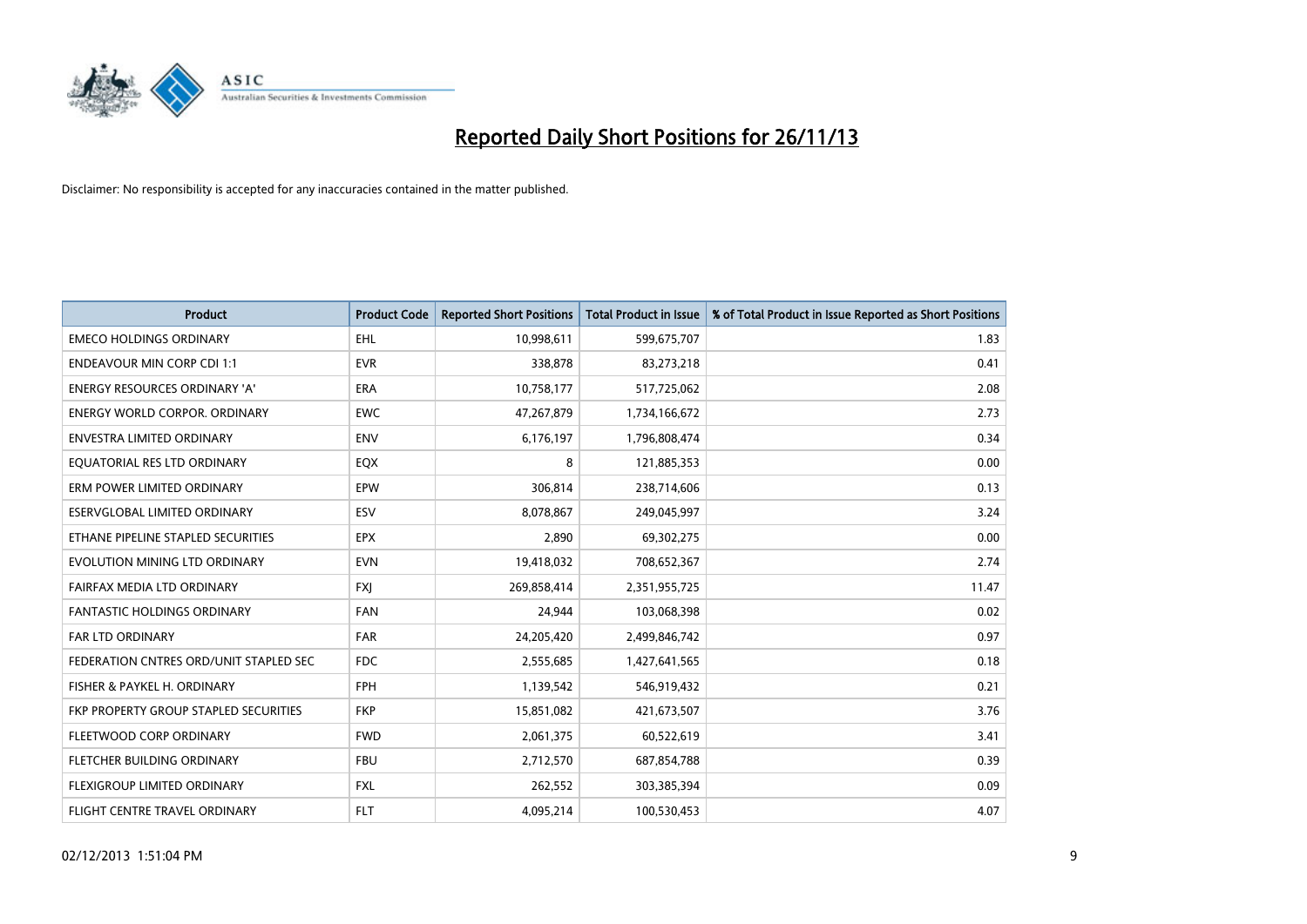

| <b>Product</b>                            | <b>Product Code</b> | <b>Reported Short Positions</b> | <b>Total Product in Issue</b> | % of Total Product in Issue Reported as Short Positions |
|-------------------------------------------|---------------------|---------------------------------|-------------------------------|---------------------------------------------------------|
| FLINDERS MINES LTD ORDINARY               | <b>FMS</b>          | 2,913,441                       | 1,824,843,676                 | 0.16                                                    |
| <b>FOCUS MINERALS LTD ORDINARY</b>        | <b>FML</b>          | 27,698,576                      | 9,137,375,877                 | 0.30                                                    |
| FONTERRA SHARE FUND ORDINARY UNITS        | <b>FSF</b>          | 319                             | 106,956,563                   | 0.00                                                    |
| <b>FORGE GROUP LIMITED ORDINARY</b>       | <b>FGE</b>          | 1,430,350                       | 86,169,014                    | 1.66                                                    |
| FORTESCUE METALS GRP ORDINARY             | <b>FMG</b>          | 159,556,458                     | 3,113,798,151                 | 5.12                                                    |
| <b>G.U.D. HOLDINGS ORDINARY</b>           | GUD                 | 5,513,053                       | 71,341,319                    | 7.73                                                    |
| <b>G8 EDUCATION LIMITED ORDINARY</b>      | <b>GEM</b>          | 1,354,561                       | 300,302,719                   | 0.45                                                    |
| <b>GALAXY RESOURCES ORDINARY</b>          | <b>GXY</b>          | 10,570,720                      | 1,007,482,656                 | 1.05                                                    |
| <b>GBST HOLDINGS., ORDINARY</b>           | <b>GBT</b>          | 831                             | 66,561,725                    | 0.00                                                    |
| <b>GENETIC TECHNOLOGIES ORDINARY</b>      | <b>GTG</b>          | 190,440                         | 572,694,121                   | 0.03                                                    |
| <b>GEODYNAMICS LIMITED ORDINARY</b>       | GDY                 | 850                             | 406,452,608                   | 0.00                                                    |
| GI DYNAMICS, INC CDI US PROHIBITED        | GID                 | 1,381,373                       | 393,043,620                   | 0.35                                                    |
| <b>GINDALBIE METALS LTD ORDINARY</b>      | <b>GBG</b>          | 51,745,357                      | 1,493,054,193                 | 3.47                                                    |
| <b>GOODMAN FIELDER, ORDINARY</b>          | <b>GFF</b>          | 29,407,119                      | 1,955,559,207                 | 1.50                                                    |
| <b>GOODMAN GROUP STAPLED</b>              | <b>GMG</b>          | 2,217,506                       | 1,718,742,809                 | 0.13                                                    |
| <b>GPT GROUP STAPLED SEC.</b>             | GPT                 | 8,817,589                       | 1,694,888,638                 | 0.52                                                    |
| <b>GRAINCORP LIMITED A CLASS ORDINARY</b> | <b>GNC</b>          | 276,118                         | 228,855,628                   | 0.12                                                    |
| <b>GRANGE RESOURCES, ORDINARY</b>         | GRR                 | 5,531,542                       | 1,156,492,195                 | 0.48                                                    |
| <b>GREENCROSS LIMITED ORDINARY</b>        | <b>GXL</b>          | 25,331                          | 37,682,334                    | 0.07                                                    |
| <b>GREENLAND MIN EN LTD ORDINARY</b>      | GGG                 | 7,354,050                       | 574,572,911                   | 1.28                                                    |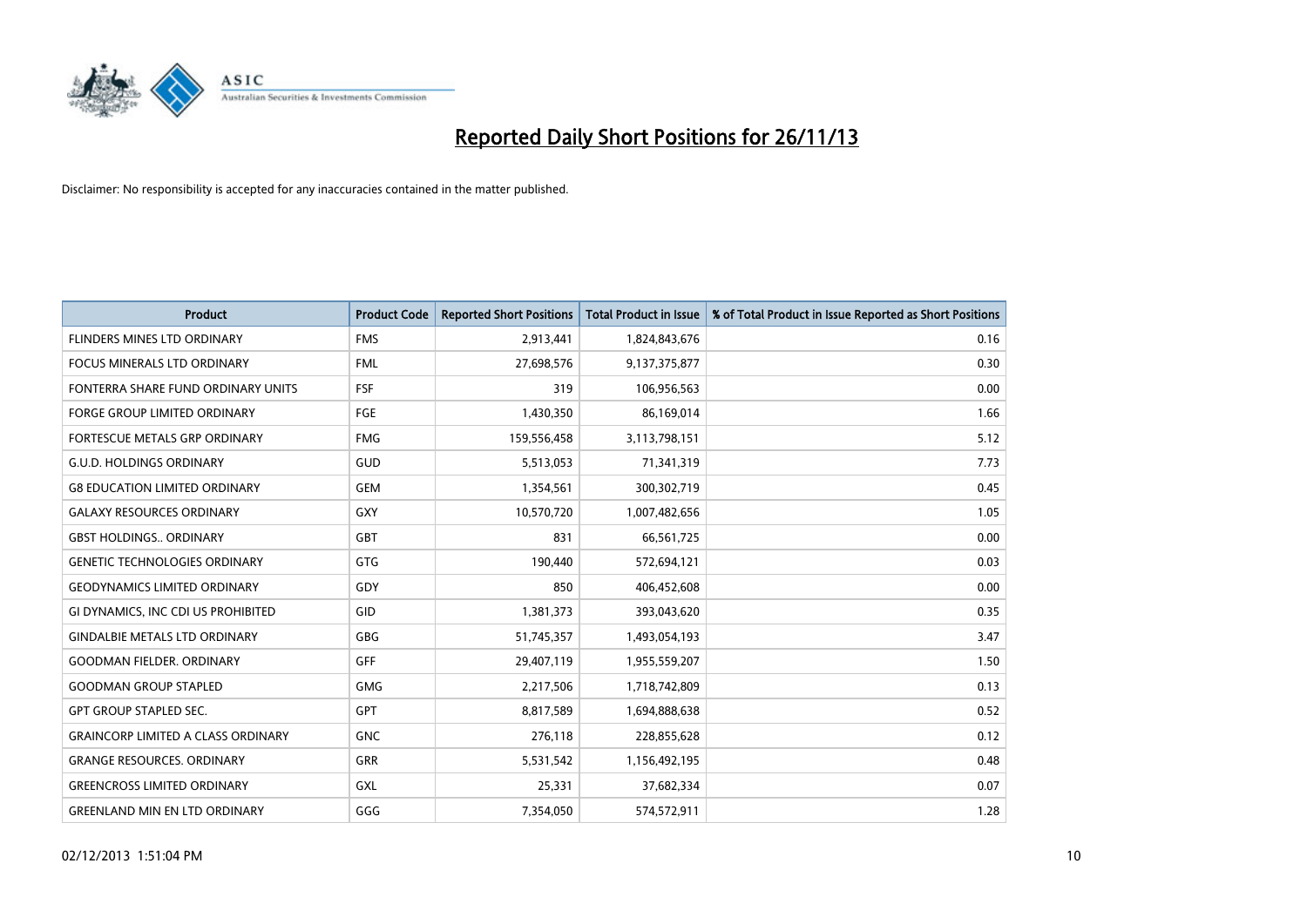

| <b>Product</b>                                   | <b>Product Code</b> | <b>Reported Short Positions</b> | <b>Total Product in Issue</b> | % of Total Product in Issue Reported as Short Positions |
|--------------------------------------------------|---------------------|---------------------------------|-------------------------------|---------------------------------------------------------|
| <b>GROWTHPOINT PROPERTY ORD/UNIT STAPLED SEC</b> | GOZ                 | 281,416                         | 414,410,218                   | 0.07                                                    |
| <b>GRYPHON MINERALS LTD ORDINARY</b>             | <b>GRY</b>          | 6,447,888                       | 400,797,615                   | 1.61                                                    |
| <b>GUILDFORD COAL LTD ORDINARY</b>               | <b>GUF</b>          | 562,776                         | 635,046,899                   | 0.09                                                    |
| <b>GWA GROUP LTD ORDINARY</b>                    | <b>GWA</b>          | 13,015,943                      | 306,533,770                   | 4.25                                                    |
| HARVEY NORMAN ORDINARY                           | <b>HVN</b>          | 64,069,390                      | 1,062,316,784                 | 6.03                                                    |
| <b>HENDERSON GROUP CDI 1:1</b>                   | <b>HGG</b>          | 838,614                         | 738,574,583                   | 0.11                                                    |
| HFA HOLDINGS LIMITED ORDINARY                    | <b>HFA</b>          | 3,863                           | 118,738,157                   | 0.00                                                    |
| HIGHLANDS PACIFIC ORDINARY                       | <b>HIG</b>          | 500,001                         | 853,777,764                   | 0.06                                                    |
| HILLGROVE RES LTD ORDINARY                       | <b>HGO</b>          | 624,776                         | 1,178,589,221                 | 0.05                                                    |
| HILLS HOLDINGS LTD ORDINARY                      | <b>HIL</b>          | 500,031                         | 239,375,808                   | 0.21                                                    |
| HORIZON OIL LIMITED ORDINARY                     | <b>HZN</b>          | 74,253,982                      | 1,301,147,932                 | 5.71                                                    |
| HOT CHILI LTD ORDINARY                           | <b>HCH</b>          | 10,000                          | 347,732,196                   | 0.00                                                    |
| <b>ICON ENERGY LIMITED ORDINARY</b>              | <b>ICN</b>          | 4,647                           | 535,455,958                   | 0.00                                                    |
| <b>IINET LIMITED ORDINARY</b>                    | <b>IIN</b>          | 707,135                         | 161,238,847                   | 0.44                                                    |
| <b>ILUKA RESOURCES ORDINARY</b>                  | <b>ILU</b>          | 40,238,234                      | 418,700,517                   | 9.61                                                    |
| <b>IMDEX LIMITED ORDINARY</b>                    | <b>IMD</b>          | 4,104,046                       | 210,473,188                   | 1.95                                                    |
| IMF (AUSTRALIA) LTD ORDINARY                     | <b>IMF</b>          | 5,644,706                       | 154,787,785                   | 3.65                                                    |
| <b>INCITEC PIVOT ORDINARY</b>                    | IPL                 | 25,276,996                      | 1,628,730,107                 | 1.55                                                    |
| INDEPENDENCE GROUP ORDINARY                      | <b>IGO</b>          | 4,047,822                       | 233,323,905                   | 1.73                                                    |
| <b>INDOPHIL RESOURCES ORDINARY</b>               | <b>IRN</b>          | 880,421                         | 1,203,146,194                 | 0.07                                                    |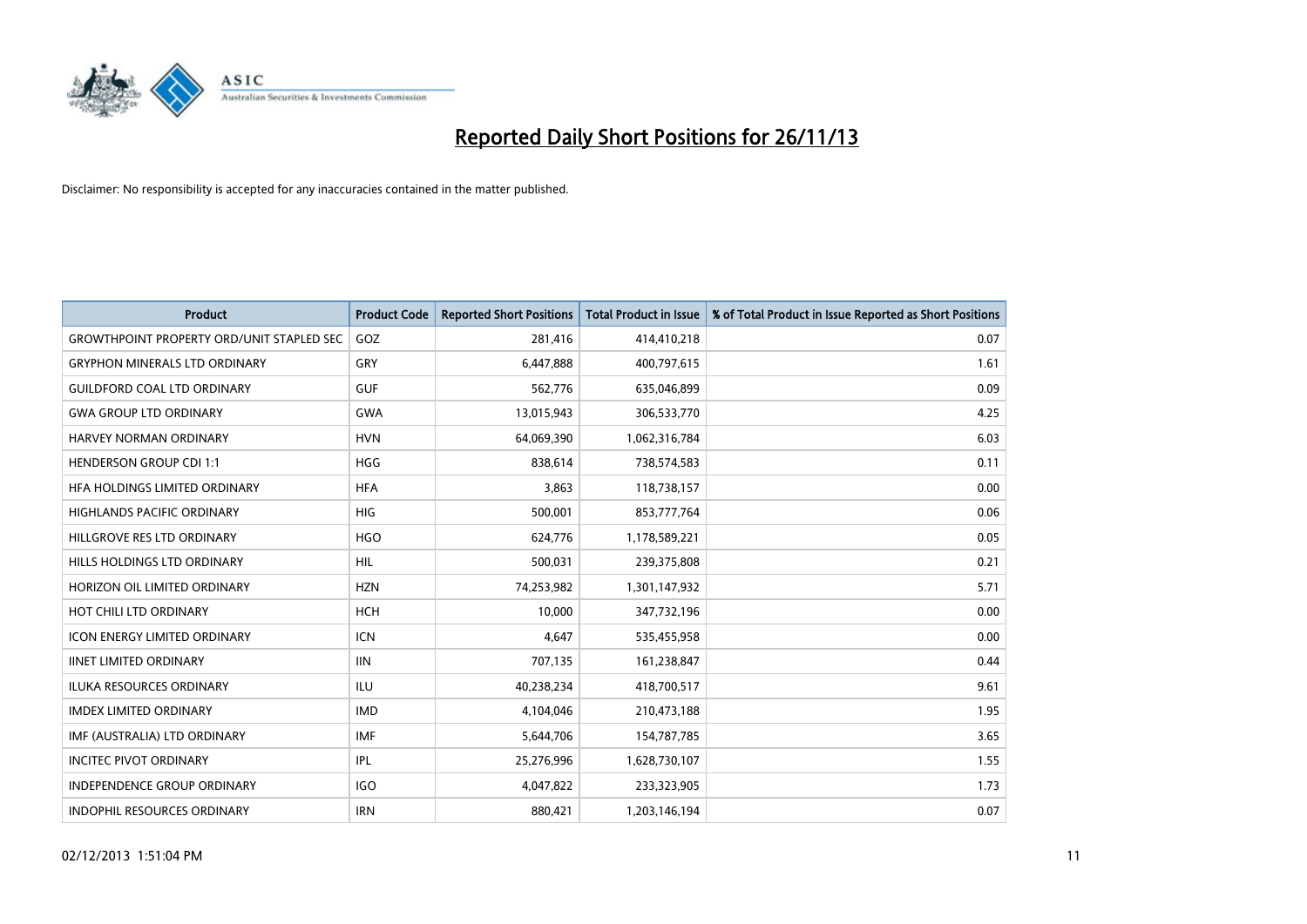

| <b>Product</b>                                  | <b>Product Code</b> | <b>Reported Short Positions</b> | <b>Total Product in Issue</b> | % of Total Product in Issue Reported as Short Positions |
|-------------------------------------------------|---------------------|---------------------------------|-------------------------------|---------------------------------------------------------|
| <b>INFIGEN ENERGY STAPLED SECURITIES</b>        | <b>IFN</b>          | 3,393,681                       | 764,993,434                   | 0.44                                                    |
| <b>INFOMEDIA LTD ORDINARY</b>                   | <b>IFM</b>          | 434,392                         | 304,953,155                   | 0.14                                                    |
| <b>INFRATIL LIMITED ORDINARY</b>                | <b>IFZ</b>          | 824,285                         | 601,616,935                   | 0.14                                                    |
| INGENIA GROUP STAPLED SECURITIES                | <b>INA</b>          | 73,414                          | 676,240,232                   | 0.01                                                    |
| <b>INOVA RESOURCES LTD ORDINARY</b>             | <b>IVA</b>          | 258                             | 733,704,446                   | 0.00                                                    |
| <b>INSURANCE AUSTRALIA ORDINARY</b>             | IAG                 | 11,162,579                      | 2,079,034,021                 | 0.54                                                    |
| <b>INTEGRATED RESEARCH ORDINARY</b>             | IRI                 | 1,911                           | 168,634,953                   | 0.00                                                    |
| <b>INTREPID MINES ORDINARY</b>                  | <b>IAU</b>          | 20,612,677                      | 556,348,985                   | 3.70                                                    |
| <b>INVESTA OFFICE FUND STAPLED SECURITIES</b>   | <b>IOF</b>          | 1,547,601                       | 614,047,458                   | 0.25                                                    |
| <b>INVOCARE LIMITED ORDINARY</b>                | <b>IVC</b>          | 6,026,389                       | 110,030,298                   | 5.48                                                    |
| <b>IOOF HOLDINGS LTD ORDINARY</b>               | IFL                 | 1,580,120                       | 232,118,034                   | 0.68                                                    |
| <b>IRESS LIMITED ORDINARY</b>                   | <b>IRE</b>          | 217,360                         | 158,585,126                   | 0.14                                                    |
| <b>IRON ORE HOLDINGS ORDINARY</b>               | <b>IOH</b>          | 26,197                          | 161,174,005                   | 0.02                                                    |
| <b>ISELECT LTD ORDINARY</b>                     | <b>ISU</b>          | 1,224,181                       | 260,664,894                   | 0.47                                                    |
| <b>IAMES HARDIE INDUST CHESS DEPOSITARY INT</b> | <b>IHX</b>          | 7,477,307                       | 443,068,863                   | 1.69                                                    |
| <b>JB HI-FI LIMITED ORDINARY</b>                | <b>JBH</b>          | 7,214,203                       | 100,223,180                   | 7.20                                                    |
| <b>JUMBO INTERACTIVE ORDINARY</b>               | JIN                 | 1,578                           | 43,752,560                    | 0.00                                                    |
| <b>KAGARA LTD ORDINARY</b>                      | KZL                 | 3,385,466                       | 798,953,117                   | 0.42                                                    |
| KAROON GAS AUSTRALIA ORDINARY                   | <b>KAR</b>          | 2,261,757                       | 255,841,581                   | 0.88                                                    |
| KATHMANDU HOLD LTD ORDINARY                     | <b>KMD</b>          | 76,056                          | 200,326,690                   | 0.04                                                    |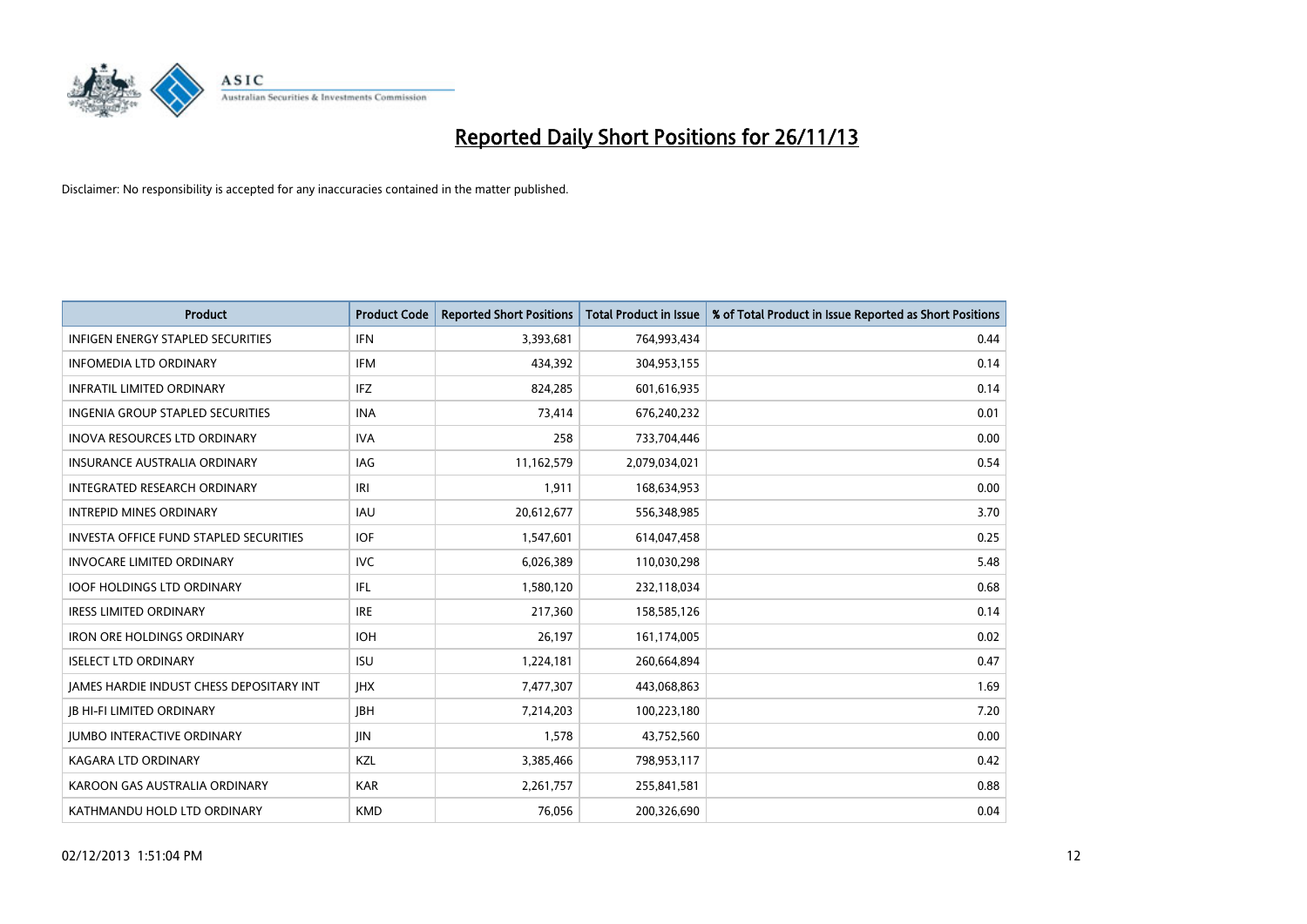

| <b>Product</b>                        | <b>Product Code</b> | <b>Reported Short Positions</b> | <b>Total Product in Issue</b> | % of Total Product in Issue Reported as Short Positions |
|---------------------------------------|---------------------|---------------------------------|-------------------------------|---------------------------------------------------------|
| <b>KBL MINING LIMITED ORDINARY</b>    | <b>KBL</b>          | 1,820                           | 393,535,629                   | 0.00                                                    |
| KINGSGATE CONSOLID. ORDINARY          | <b>KCN</b>          | 21,793,206                      | 152,284,777                   | 14.31                                                   |
| KINGSROSE MINING LTD ORDINARY         | <b>KRM</b>          | 553,902                         | 335,753,851                   | 0.16                                                    |
| LEIGHTON HOLDINGS ORDINARY            | LEI                 | 23,812,286                      | 337,235,188                   | 7.06                                                    |
| LEND LEASE GROUP UNIT/ORD STAPLED     | <b>LLC</b>          | 6,773,527                       | 576,712,337                   | 1.17                                                    |
| LINC ENERGY LTD ORDINARY              | <b>LNC</b>          | 4,172,539                       | 518,687,562                   | 0.80                                                    |
| LONESTAR RESO LTD ORDINARY            | <b>LNR</b>          | 38,251                          | 697,187,211                   | 0.01                                                    |
| LYCOPODIUM LIMITED ORDINARY           | <b>LYL</b>          | 2,538                           | 38,955,103                    | 0.01                                                    |
| LYNAS CORPORATION ORDINARY            | <b>LYC</b>          | 175,112,006                     | 1,961,160,594                 | 8.93                                                    |
| M2 TELECOMMUNICATION ORDINARY         | <b>MTU</b>          | 9,199,022                       | 179,384,685                   | 5.13                                                    |
| <b>MACA LIMITED ORDINARY</b>          | <b>MLD</b>          | 76,386                          | 173,675,000                   | 0.04                                                    |
| <b>MACMAHON HOLDINGS ORDINARY</b>     | <b>MAH</b>          | 2,237,239                       | 1,261,699,966                 | 0.18                                                    |
| MACO ATLAS ROADS GRP ORDINARY STAPLED | <b>MQA</b>          | 12,729,761                      | 487,230,540                   | 2.61                                                    |
| MACQUARIE GROUP LTD ORDINARY          | MQG                 | 1,938,155                       | 340,031,115                   | 0.57                                                    |
| MACQUARIE TELECOM GP ORDINARY         | <b>MAQ</b>          | 4,044                           | 20,967,121                    | 0.02                                                    |
| MAGELLAN FIN GRP LTD ORDINARY         | <b>MFG</b>          | 766,525                         | 155,830,849                   | 0.49                                                    |
| <b>MATRIX C &amp; E LTD ORDINARY</b>  | <b>MCE</b>          | 2,941,579                       | 94,555,428                    | 3.11                                                    |
| <b>MAVERICK DRILLING ORDINARY</b>     | <b>MAD</b>          | 9,551,364                       | 452,726,751                   | 2.11                                                    |
| <b>MAXITRANS INDUSTRIES ORDINARY</b>  | <b>MXI</b>          | 610,464                         | 183,993,392                   | 0.33                                                    |
| MAYNE PHARMA LTD ORDINARY             | <b>MYX</b>          | 2,276,762                       | 563,459,968                   | 0.40                                                    |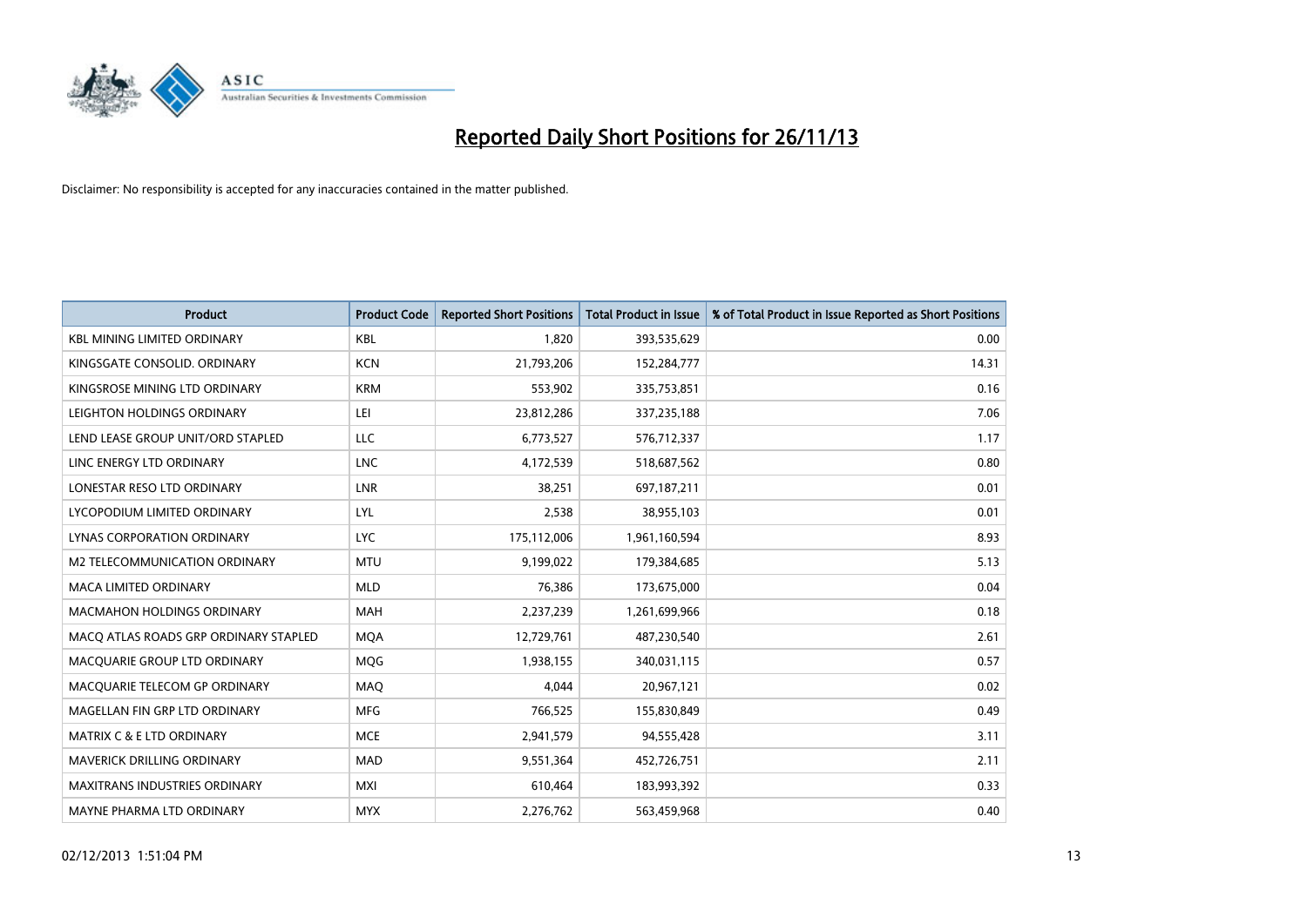

| <b>Product</b>                      | <b>Product Code</b> | <b>Reported Short Positions</b> | <b>Total Product in Issue</b> | % of Total Product in Issue Reported as Short Positions |
|-------------------------------------|---------------------|---------------------------------|-------------------------------|---------------------------------------------------------|
| MCMILLAN SHAKESPEARE ORDINARY       | <b>MMS</b>          | 813,437                         | 74,523,965                    | 1.09                                                    |
| MEDUSA MINING LTD ORDINARY          | <b>MML</b>          | 5,319,984                       | 198,349,106                   | 2.68                                                    |
| MELBOURNE IT LIMITED ORDINARY       | <b>MLB</b>          | 3,000                           | 82,861,177                    | 0.00                                                    |
| MEO AUSTRALIA LTD ORDINARY          | <b>MEO</b>          | 10,845                          | 627,264,587                   | 0.00                                                    |
| MERIDIAN ENERGY INSTALMENT RECEIPTS | <b>MEZCA</b>        | 232,097                         | 1,255,413,626                 | 0.02                                                    |
| <b>MERMAID MARINE ORDINARY</b>      | <b>MRM</b>          | 1,460,260                       | 232,652,241                   | 0.63                                                    |
| MESOBLAST LIMITED ORDINARY          | <b>MSB</b>          | 18,342,761                      | 317,350,901                   | 5.78                                                    |
| METALS X LIMITED ORDINARY           | <b>MLX</b>          | 46,230                          | 1,653,036,110                 | 0.00                                                    |
| METCASH LIMITED ORDINARY            | <b>MTS</b>          | 90,405,773                      | 880,704,786                   | 10.27                                                   |
| METMINCO LIMITED ORDINARY           | <b>MNC</b>          | 863,205                         | 1,749,543,023                 | 0.05                                                    |
| MICLYN EXP OFFSHR ORDINARY          | <b>MIO</b>          | 80,856                          | 281,754,775                   | 0.03                                                    |
| MIGHTY RIVER POWER ORDINARY         | <b>MYT</b>          | 1,950,939                       | 1,400,000,094                 | 0.14                                                    |
| MILTON CORPORATION ORDINARY         | <b>MLT</b>          | 44,155                          | 627,357,755                   | 0.01                                                    |
| MINCOR RESOURCES NL ORDINARY        | <b>MCR</b>          | 2,271,743                       | 188,208,274                   | 1.21                                                    |
| MINERAL DEPOSITS ORDINARY           | <b>MDL</b>          | 1,588,481                       | 83,538,786                    | 1.90                                                    |
| MINERAL RESOURCES, ORDINARY         | <b>MIN</b>          | 3,182,165                       | 186,112,198                   | 1.71                                                    |
| MINT WIRELESS ORDINARY              | <b>MNW</b>          | 492,746                         | 403,872,395                   | 0.12                                                    |
| MIRABELA NICKEL LTD ORDINARY        | <b>MBN</b>          | 23,175,924                      | 876,801,147                   | 2.64                                                    |
| MIRVAC GROUP STAPLED SECURITIES     | <b>MGR</b>          | 3,658,100                       | 3,664,938,678                 | 0.10                                                    |
| MOBILE EMBRACE LTD ORDINARY         | <b>MBE</b>          | 4,500                           | 320,277,790                   | 0.00                                                    |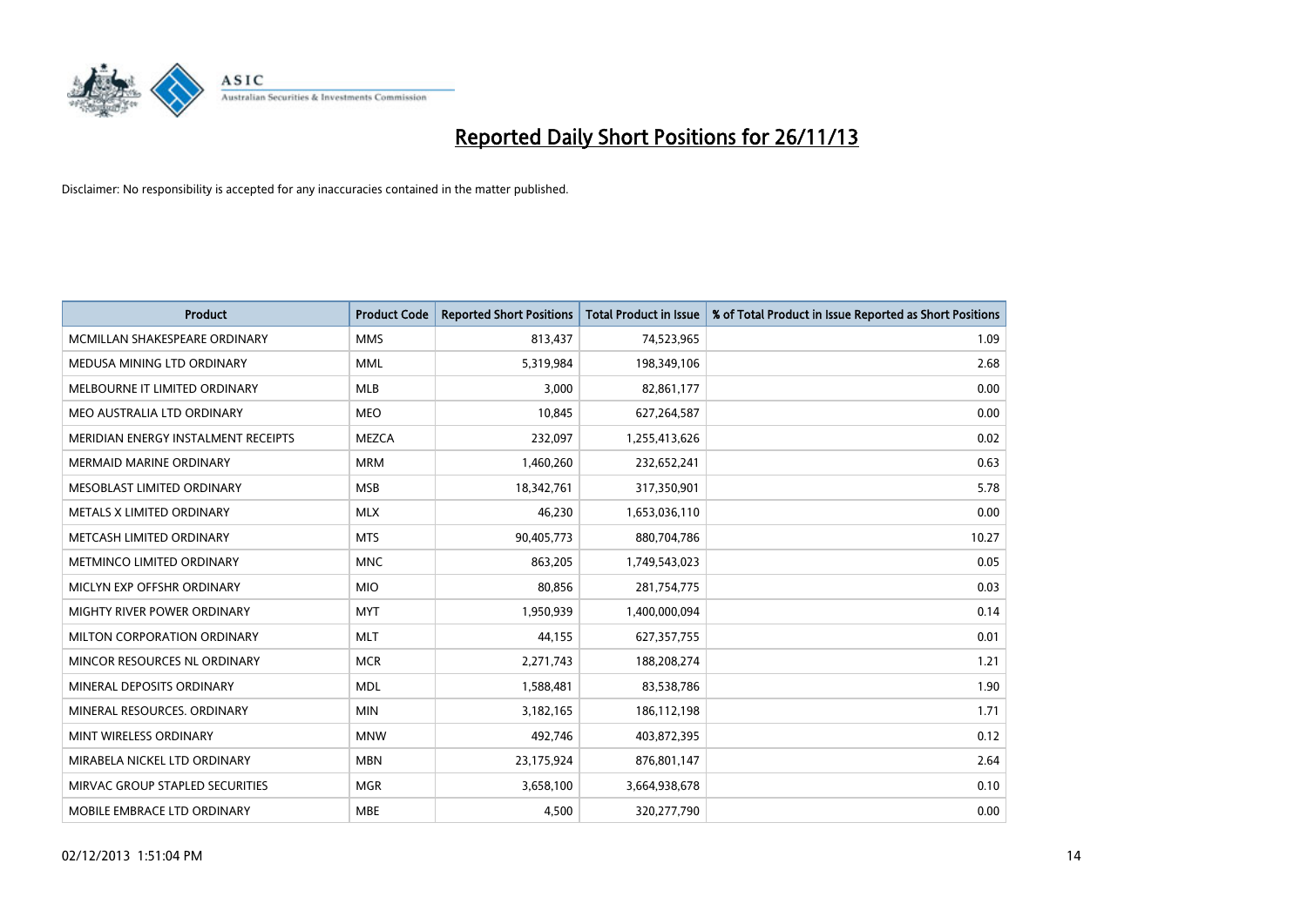

| <b>Product</b>                    | <b>Product Code</b> | <b>Reported Short Positions</b> | <b>Total Product in Issue</b> | % of Total Product in Issue Reported as Short Positions |
|-----------------------------------|---------------------|---------------------------------|-------------------------------|---------------------------------------------------------|
| MOLOPO ENERGY LTD ORDINARY        | <b>MPO</b>          | 100,365                         | 246,724,091                   | 0.04                                                    |
| MONADELPHOUS GROUP ORDINARY       | <b>MND</b>          | 12,673,010                      | 92,308,047                    | 13.73                                                   |
| MORTGAGE CHOICE LTD ORDINARY      | <b>MOC</b>          | 125,165                         | 123,780,387                   | 0.10                                                    |
| MOUNT GIBSON IRON ORDINARY        | MGX                 | 6,876,586                       | 1,090,584,232                 | 0.63                                                    |
| MULTIPLEX SITES SITES             | <b>MXUPA</b>        | 1,378                           | 4,500,000                     | 0.03                                                    |
| MURCHISON METALS LTD ORDINARY     | <b>MMX</b>          | 216,291                         | 450,497,346                   | 0.05                                                    |
| <b>MYER HOLDINGS LTD ORDINARY</b> | <b>MYR</b>          | 72,945,652                      | 585,684,551                   | 12.45                                                   |
| MYSTATE LIMITED ORDINARY          | <b>MYS</b>          | 4,875                           | 87,177,445                    | 0.01                                                    |
| NANOSONICS LIMITED ORDINARY       | <b>NAN</b>          | 71,191                          | 262,822,463                   | 0.03                                                    |
| NATIONAL AUST, BANK ORDINARY      | <b>NAB</b>          | 7,652,161                       | 2,349,453,562                 | 0.33                                                    |
| NAVITAS LIMITED ORDINARY          | <b>NVT</b>          | 3,029,272                       | 375,416,910                   | 0.81                                                    |
| NEON ENERGY LIMITED ORDINARY      | <b>NEN</b>          | 2,528,808                       | 553,037,848                   | 0.46                                                    |
| NEUREN PHARMACEUT. ORDINARY       | <b>NEU</b>          | 236,403                         | 1,472,620,056                 | 0.02                                                    |
| NEW HOPE CORPORATION ORDINARY     | <b>NHC</b>          | 712,000                         | 830,715,225                   | 0.09                                                    |
| NEW STANDARD ENERGY ORDINARY      | <b>NSE</b>          | 322,032                         | 305,331,847                   | 0.11                                                    |
| NEW ZEALAND OIL& GAS ORDINARY     | <b>NZO</b>          | 589,127                         | 411,966,224                   | 0.14                                                    |
| NEWCREST MINING ORDINARY          | <b>NCM</b>          | 7,229,345                       | 766,510,971                   | 0.94                                                    |
| NEWS CORP A NON-VOTING CDI        | <b>NWSLV</b>        | 1,760,117                       | 4,200,421                     | 41.90                                                   |
| NEWS CORP B VOTING CDI            | <b>NWS</b>          | 2,429,307                       | 23,771,818                    | 10.22                                                   |
| NEWSAT LIMITED ORDINARY           | <b>NWT</b>          | 47,639                          | 591,460,931                   | 0.01                                                    |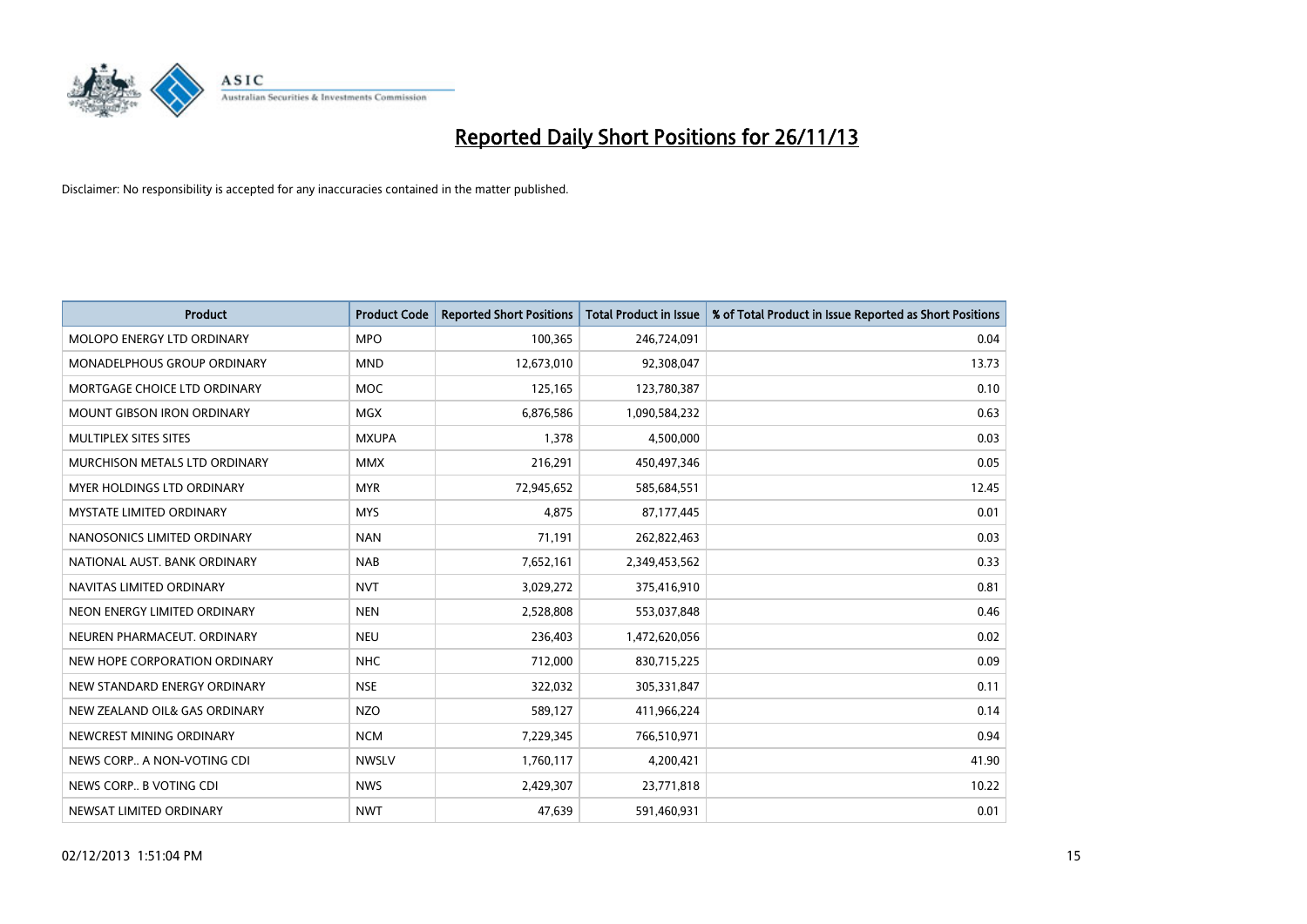

| <b>Product</b>                        | <b>Product Code</b> | <b>Reported Short Positions</b> | <b>Total Product in Issue</b> | % of Total Product in Issue Reported as Short Positions |
|---------------------------------------|---------------------|---------------------------------|-------------------------------|---------------------------------------------------------|
| NEXTDC LIMITED ORDINARY               | <b>NXT</b>          | 7,987,349                       | 192,904,486                   | 4.14                                                    |
| NEXUS ENERGY LIMITED ORDINARY         | <b>NXS</b>          | 1,285,710                       | 1,330,219,459                 | 0.10                                                    |
| NIB HOLDINGS LIMITED ORDINARY         | <b>NHF</b>          | 3,969,715                       | 439,004,182                   | 0.90                                                    |
| NIDO PETROLEUM ORDINARY               | <b>NDO</b>          | 542,402                         | 2,046,650,968                 | 0.03                                                    |
| NOBLE MINERAL RES ORDINARY            | <b>NMG</b>          | 2,365,726                       | 666,397,952                   | 0.36                                                    |
| NORTHERN IRON LTD ORDINARY            | <b>NFE</b>          | 922,658                         | 484,405,314                   | 0.19                                                    |
| NORTHERN STAR ORDINARY                | <b>NST</b>          | 3,246,413                       | 428,369,762                   | 0.76                                                    |
| NOVOGEN LIMITED ORDINARY              | <b>NRT</b>          | 63,337                          | 158,625,294                   | 0.04                                                    |
| NRW HOLDINGS LIMITED ORDINARY         | <b>NWH</b>          | 15,253,306                      | 278,888,011                   | 5.47                                                    |
| NUCOAL RESOURCES LTD ORDINARY         | <b>NCR</b>          | 90,001                          | 768,612,354                   | 0.01                                                    |
| NUFARM LIMITED ORDINARY               | <b>NUF</b>          | 13,877,117                      | 263,643,448                   | 5.26                                                    |
| NUPLEX INDUSTRIES ORDINARY            | <b>NPX</b>          | 272,426                         | 198,125,827                   | 0.14                                                    |
| OAKTON LIMITED ORDINARY               | <b>OKN</b>          | 573,461                         | 89,968,985                    | 0.64                                                    |
| OCEANAGOLD CORP. CHESS DEPOSITARY INT | <b>OGC</b>          | 1,383,373                       | 293,587,920                   | 0.47                                                    |
| OIL SEARCH LTD ORDINARY               | OSH                 | 6,277,821                       | 1,343,361,150                 | 0.47                                                    |
| OM HOLDINGS LIMITED ORDINARY          | OMH                 | 2,617,661                       | 733,423,337                   | 0.36                                                    |
| ORICA LIMITED ORDINARY                | ORI                 | 8,326,951                       | 368,203,632                   | 2.26                                                    |
| ORIGIN ENERGY ORDINARY                | <b>ORG</b>          | 7,457,660                       | 1,101,226,425                 | 0.68                                                    |
| OROCOBRE LIMITED ORDINARY             | <b>ORE</b>          | 1,179,562                       | 132,041,911                   | 0.89                                                    |
| OROTONGROUP LIMITED ORDINARY          | ORL                 | 185,372                         | 40,880,902                    | 0.45                                                    |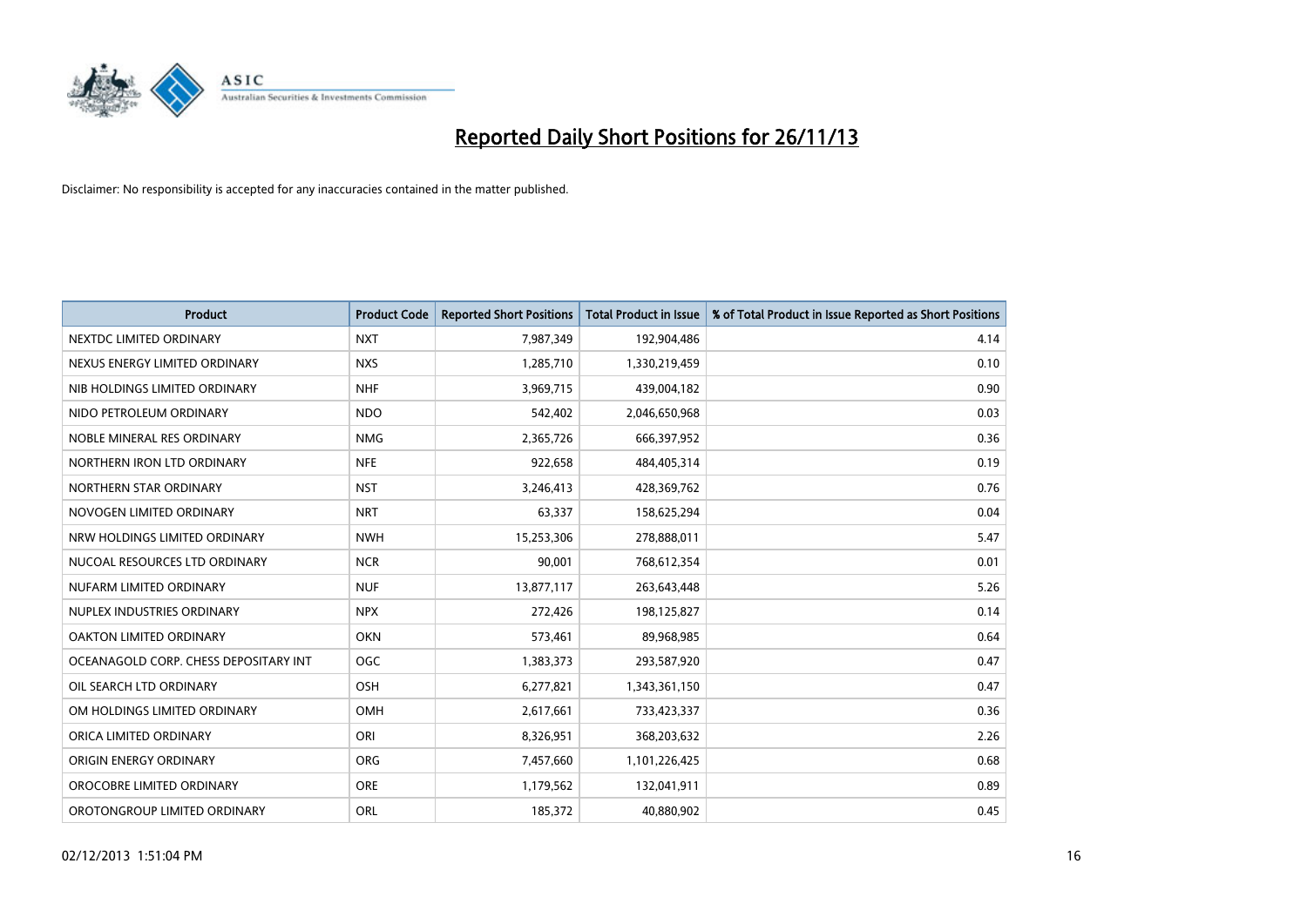

| <b>Product</b>                | <b>Product Code</b> | <b>Reported Short Positions</b> | <b>Total Product in Issue</b> | % of Total Product in Issue Reported as Short Positions |
|-------------------------------|---------------------|---------------------------------|-------------------------------|---------------------------------------------------------|
| <b>OZ MINERALS ORDINARY</b>   | OZL                 | 14,812,102                      | 303,470,022                   | 4.88                                                    |
| OZFOREX GROUP LTD ORDINARY    | <b>OFX</b>          | 148,559                         | 240,000,000                   | 0.06                                                    |
| PACIFIC BRANDS ORDINARY       | <b>PBG</b>          | 6,892,171                       | 912,915,695                   | 0.75                                                    |
| PALADIN ENERGY LTD ORDINARY   | <b>PDN</b>          | 91,245,413                      | 964,118,567                   | 9.46                                                    |
| PANAUST LIMITED ORDINARY      | <b>PNA</b>          | 2,516,789                       | 619,765,589                   | 0.41                                                    |
| PANORAMIC RESOURCES ORDINARY  | PAN                 | 2,850,736                       | 295,085,132                   | 0.97                                                    |
| PANTERRA GOLD LTD ORDINARY    | PGI                 | $\mathbf{1}$                    | 769,414,346                   | 0.00                                                    |
| PAPERLINX LIMITED ORDINARY    | <b>PPX</b>          | 48.101                          | 609,280,761                   | 0.01                                                    |
| PAPILLON RES LTD ORDINARY     | PIR                 | 7,326,403                       | 338,844,210                   | 2.16                                                    |
| PATTIES FOODS LTD ORDINARY    | <b>PFL</b>          | 14,328                          | 139,144,338                   | 0.01                                                    |
| PEET LIMITED ORDINARY         | <b>PPC</b>          | 396,527                         | 433,389,348                   | 0.09                                                    |
| PENINSULA ENERGY LTD ORDINARY | <b>PEN</b>          | 1                               | 3,041,270,895                 | 0.00                                                    |
| PERILYA LIMITED ORDINARY      | <b>PEM</b>          | 1,528                           | 769,316,426                   | 0.00                                                    |
| PERPETUAL LIMITED ORDINARY    | <b>PPT</b>          | 2,696,717                       | 42,002,824                    | 6.42                                                    |
| PERSEUS MINING LTD ORDINARY   | PRU                 | 9,746,302                       | 457,962,088                   | 2.13                                                    |
| PHARMAXIS LTD ORDINARY        | <b>PXS</b>          | 2,801,834                       | 309,017,869                   | 0.91                                                    |
| PLATINUM ASSET ORDINARY       | <b>PTM</b>          | 1,633,717                       | 578,655,695                   | 0.28                                                    |
| PLATINUM AUSTRALIA ORDINARY   | <b>PLA</b>          | 836,127                         | 504,968,043                   | 0.17                                                    |
| PMI GOLD CORP CDI 1:1         | <b>PVM</b>          | 247,817                         | 161,862,160                   | 0.15                                                    |
| PMP LIMITED ORDINARY          | <b>PMP</b>          | 1,495,014                       | 323,781,124                   | 0.46                                                    |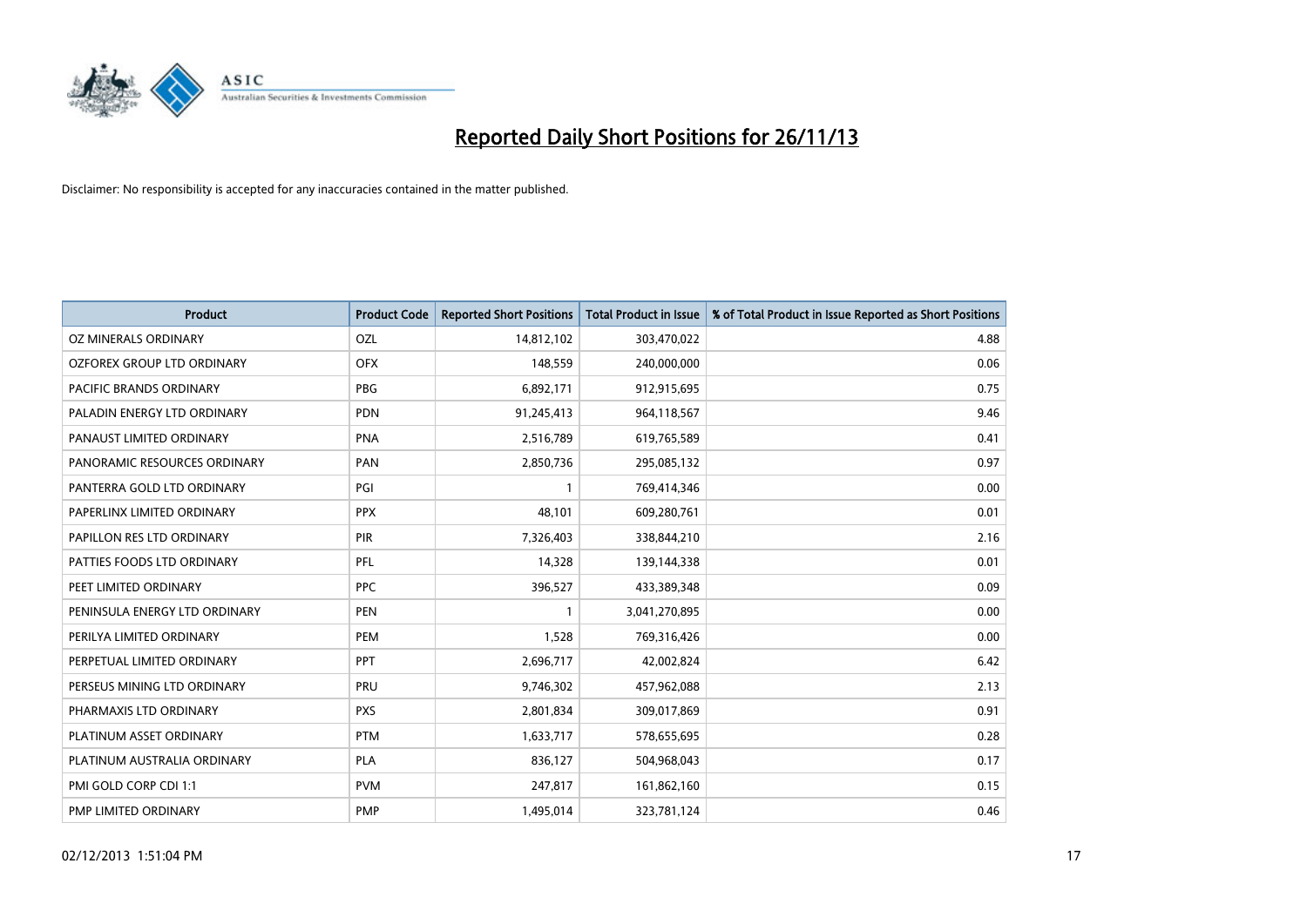

| <b>Product</b>                      | <b>Product Code</b> | <b>Reported Short Positions</b> | <b>Total Product in Issue</b> | % of Total Product in Issue Reported as Short Positions |
|-------------------------------------|---------------------|---------------------------------|-------------------------------|---------------------------------------------------------|
| PRANA BIOTECHNOLOGY ORDINARY        | PBT                 | 399,420                         | 416,026,146                   | 0.10                                                    |
| PREMIER INVESTMENTS ORDINARY        | <b>PMV</b>          | 1,093,426                       | 155,314,874                   | 0.70                                                    |
| PRIMA BIOMED LTD ORDINARY           | <b>PRR</b>          | 556,394                         | 1,228,709,341                 | 0.05                                                    |
| PRIMARY HEALTH CARE ORDINARY        | <b>PRY</b>          | 18,567,425                      | 504,956,647                   | 3.68                                                    |
| PRIME MEDIA GRP LTD ORDINARY        | <b>PRT</b>          | 1,451,460                       | 366,330,303                   | 0.40                                                    |
| PROGRAMMED ORDINARY                 | <b>PRG</b>          | 213,177                         | 118,229,190                   | 0.18                                                    |
| <b>QANTAS AIRWAYS ORDINARY</b>      | QAN                 | 53,313,162                      | 2,196,330,250                 | 2.43                                                    |
| <b>OBE INSURANCE GROUP ORDINARY</b> | <b>OBE</b>          | 16,261,139                      | 1,226,855,950                 | 1.33                                                    |
| ORXPHARMA LTD ORDINARY              | <b>QRX</b>          | 66,492                          | 157,285,606                   | 0.04                                                    |
| <b>QUBE HOLDINGS LTD ORDINARY</b>   | <b>QUB</b>          | 11,216,814                      | 931,433,499                   | 1.20                                                    |
| RAMELIUS RESOURCES ORDINARY         | <b>RMS</b>          | 169,047                         | 364,440,380                   | 0.05                                                    |
| RAMSAY HEALTH CARE ORDINARY         | <b>RHC</b>          | 2,163,519                       | 202,081,252                   | 1.07                                                    |
| <b>RCR TOMLINSON ORDINARY</b>       | <b>RCR</b>          | 1,384,728                       | 136,696,590                   | 1.01                                                    |
| <b>REA GROUP ORDINARY</b>           | <b>REA</b>          | 2,338,202                       | 131,714,699                   | 1.78                                                    |
| <b>RECKON LIMITED ORDINARY</b>      | <b>RKN</b>          | 128,202                         | 126,913,066                   | 0.10                                                    |
| RED 5 LIMITED ORDINARY              | <b>RED</b>          | 170,219                         | 759,451,008                   | 0.02                                                    |
| RED FORK ENERGY ORDINARY            | <b>RFE</b>          | 4,799,529                       | 499,551,719                   | 0.96                                                    |
| REDBANK ENERGY LTD ORDINARY         | AEJ                 | 13                              | 786,287                       | 0.00                                                    |
| REECE AUSTRALIA LTD. ORDINARY       | <b>REH</b>          | 436                             | 99,600,000                    | 0.00                                                    |
| REED RESOURCES LTD ORDINARY         | <b>RDR</b>          | 50,000                          | 523,453,895                   | 0.01                                                    |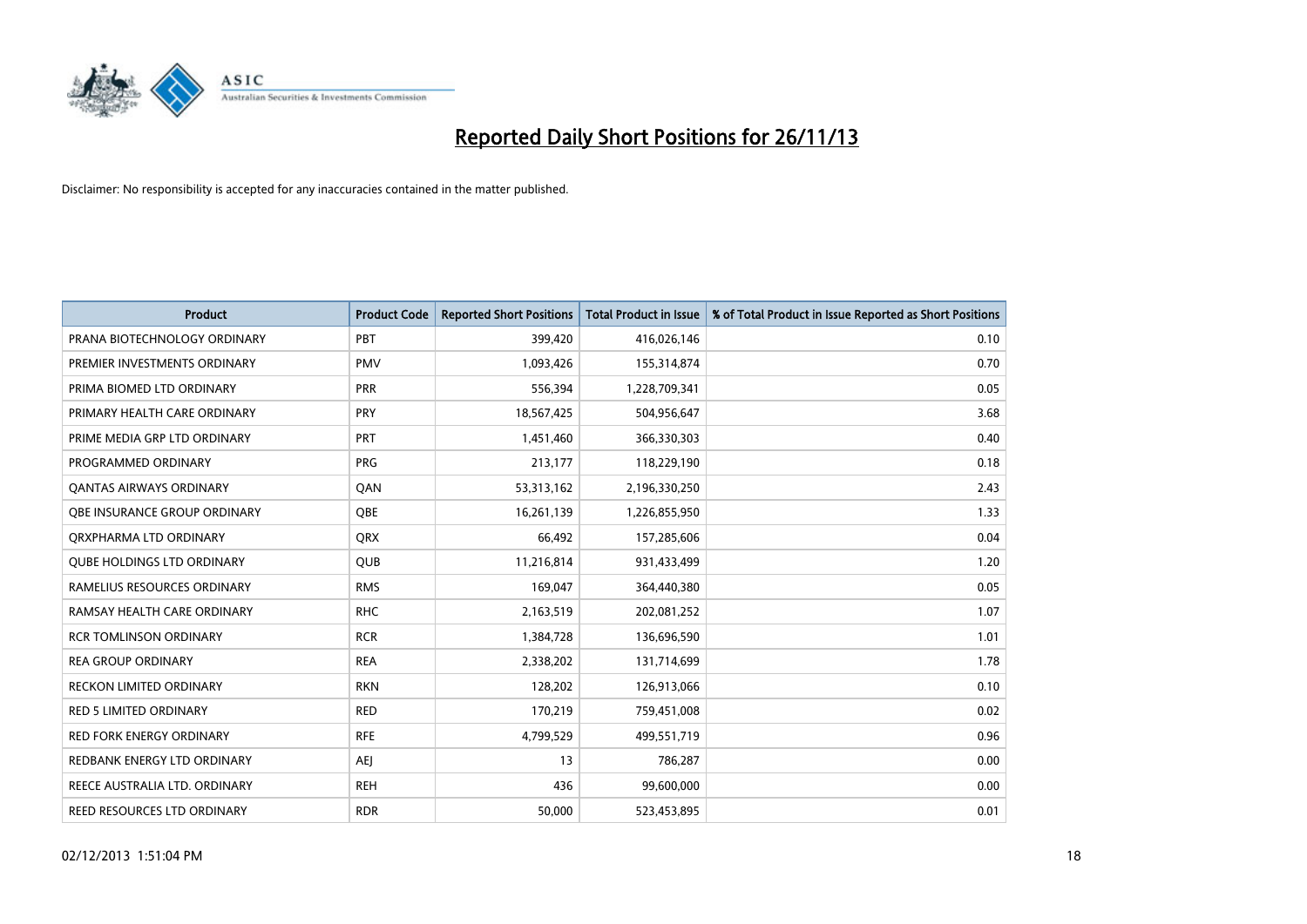

| <b>Product</b>                      | <b>Product Code</b> | <b>Reported Short Positions</b> | <b>Total Product in Issue</b> | % of Total Product in Issue Reported as Short Positions |
|-------------------------------------|---------------------|---------------------------------|-------------------------------|---------------------------------------------------------|
| <b>REGIS RESOURCES ORDINARY</b>     | <b>RRL</b>          | 9,177,117                       | 497,965,884                   | 1.84                                                    |
| RESMED INC CDI 10:1                 | <b>RMD</b>          | 12,862,398                      | 1,420,542,770                 | 0.91                                                    |
| <b>RESOLUTE MINING ORDINARY</b>     | <b>RSG</b>          | 10,428,755                      | 640,994,224                   | 1.63                                                    |
| RESOURCE EQUIP LTD ORDINARY         | <b>RQL</b>          | 5,000                           | 249,065,471                   | 0.00                                                    |
| <b>RESOURCE GENERATION ORDINARY</b> | <b>RES</b>          | 224,300                         | 569,396,004                   | 0.04                                                    |
| <b>RETAIL FOOD GROUP ORDINARY</b>   | <b>RFG</b>          | 3,224,815                       | 142,706,772                   | 2.26                                                    |
| REX MINERALS LIMITED ORDINARY       | <b>RXM</b>          | 2,091,192                       | 188,907,284                   | 1.11                                                    |
| RHG LIMITED ORDINARY                | <b>RHG</b>          | 1,085                           | 308,483,177                   | 0.00                                                    |
| <b>RIALTO ENERGY ORDINARY</b>       | <b>RIA</b>          | 41                              | 1,155,765,100                 | 0.00                                                    |
| <b>RIDLEY CORPORATION ORDINARY</b>  | <b>RIC</b>          | 121,882                         | 307,817,071                   | 0.04                                                    |
| RIO TINTO LIMITED ORDINARY          | <b>RIO</b>          | 4,886,417                       | 435,758,720                   | 1.12                                                    |
| ROBUST RESOURCES ORDINARY           | <b>ROL</b>          | 3,750                           | 102,830,646                   | 0.00                                                    |
| ROC OIL COMPANY ORDINARY            | <b>ROC</b>          | 1,246,203                       | 686,461,740                   | 0.18                                                    |
| ROYAL WOLF HOLDINGS ORDINARY        | <b>RWH</b>          | 189,393                         | 100,387,052                   | 0.19                                                    |
| <b>RURALCO HOLDINGS ORDINARY</b>    | <b>RHL</b>          | 1,408                           | 55,019,284                    | 0.00                                                    |
| SAI GLOBAL LIMITED ORDINARY         | SAI                 | 6,912,709                       | 210,730,820                   | 3.28                                                    |
| SALMAT LIMITED ORDINARY             | <b>SLM</b>          | 998                             | 159,812,799                   | 0.00                                                    |
| SAMSON OIL & GAS LTD ORDINARY       | <b>SSN</b>          | 1,762,000                       | 2,547,627,193                 | 0.07                                                    |
| SANDFIRE RESOURCES ORDINARY         | <b>SFR</b>          | 1,032,999                       | 155,640,968                   | 0.66                                                    |
| <b>SANTOS LTD ORDINARY</b>          | <b>STO</b>          | 5,878,426                       | 970,208,319                   | 0.61                                                    |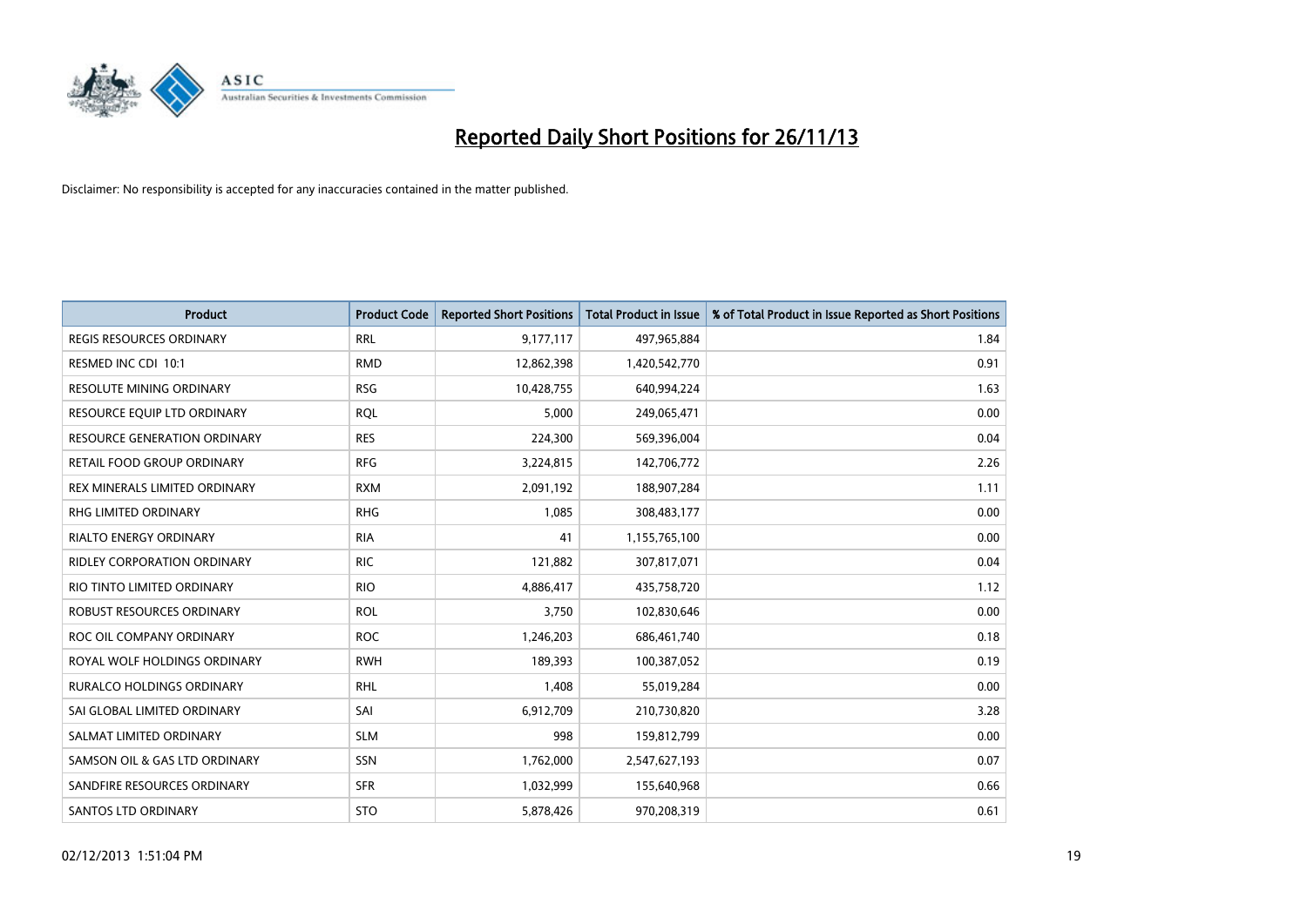

| <b>Product</b>                           | <b>Product Code</b> | <b>Reported Short Positions</b> | <b>Total Product in Issue</b> | % of Total Product in Issue Reported as Short Positions |
|------------------------------------------|---------------------|---------------------------------|-------------------------------|---------------------------------------------------------|
| SARACEN MINERAL ORDINARY                 | SAR                 | 3,316,455                       | 595,263,186                   | 0.56                                                    |
| SCA PROPERTY GROUP STAPLED SECURITIES    | <b>SCP</b>          | 35,111,664                      | 642,417,140                   | 5.47                                                    |
| SEDGMAN LIMITED ORDINARY                 | <b>SDM</b>          | 362,009                         | 223,224,636                   | 0.16                                                    |
| SEEK LIMITED ORDINARY                    | <b>SEK</b>          | 13,678,394                      | 339,132,780                   | 4.03                                                    |
| SELECT HARVESTS ORDINARY                 | <b>SHV</b>          | 24,855                          | 57,815,720                    | 0.04                                                    |
| SENEX ENERGY LIMITED ORDINARY            | <b>SXY</b>          | 6,195,115                       | 1,144,008,917                 | 0.54                                                    |
| SERVICE STREAM ORDINARY                  | <b>SSM</b>          | 100                             | 283,418,867                   | 0.00                                                    |
| SEVEN GROUP HOLDINGS ORDINARY            | <b>SVW</b>          | 4,663,469                       | 308,160,281                   | 1.51                                                    |
| SEVEN WEST MEDIA LTD ORDINARY            | <b>SWM</b>          | 6,663,996                       | 999,160,872                   | 0.67                                                    |
| SIGMA PHARMACEUTICAL ORDINARY            | <b>SIP</b>          | 2,145,590                       | 1,125,275,419                 | 0.19                                                    |
| SILEX SYSTEMS ORDINARY                   | <b>SLX</b>          | 2,693,348                       | 170,252,909                   | 1.58                                                    |
| SILVER CHEF LIMITED ORDINARY             | SIV                 | 3,296                           | 29,333,629                    | 0.01                                                    |
| SILVER LAKE RESOURCE ORDINARY            | <b>SLR</b>          | 18,737,216                      | 437,594,758                   | 4.28                                                    |
| SIMS METAL MGMT LTD ORDINARY             | SGM                 | 12,464,300                      | 204,345,727                   | 6.10                                                    |
| SINGAPORE TELECOMM. CHESS DEPOSITARY INT | SGT                 | 1,224,957                       | 155,334,918                   | 0.79                                                    |
| SIRIUS RESOURCES NL ORDINARY             | <b>SIR</b>          | 8,371,444                       | 261,930,167                   | 3.20                                                    |
| SIRTEX MEDICAL ORDINARY                  | <b>SRX</b>          | 423,146                         | 56,108,439                    | 0.75                                                    |
| SKILLED GROUP LTD ORDINARY               | <b>SKE</b>          | 5,342,070                       | 233,871,364                   | 2.28                                                    |
| <b>SKY NETWORK ORDINARY</b>              | <b>SKT</b>          | 85,232                          | 389,139,785                   | 0.02                                                    |
| SKYCITY ENT GRP LTD ORDINARY             | <b>SKC</b>          | 10.878.003                      | 580,016,676                   | 1.88                                                    |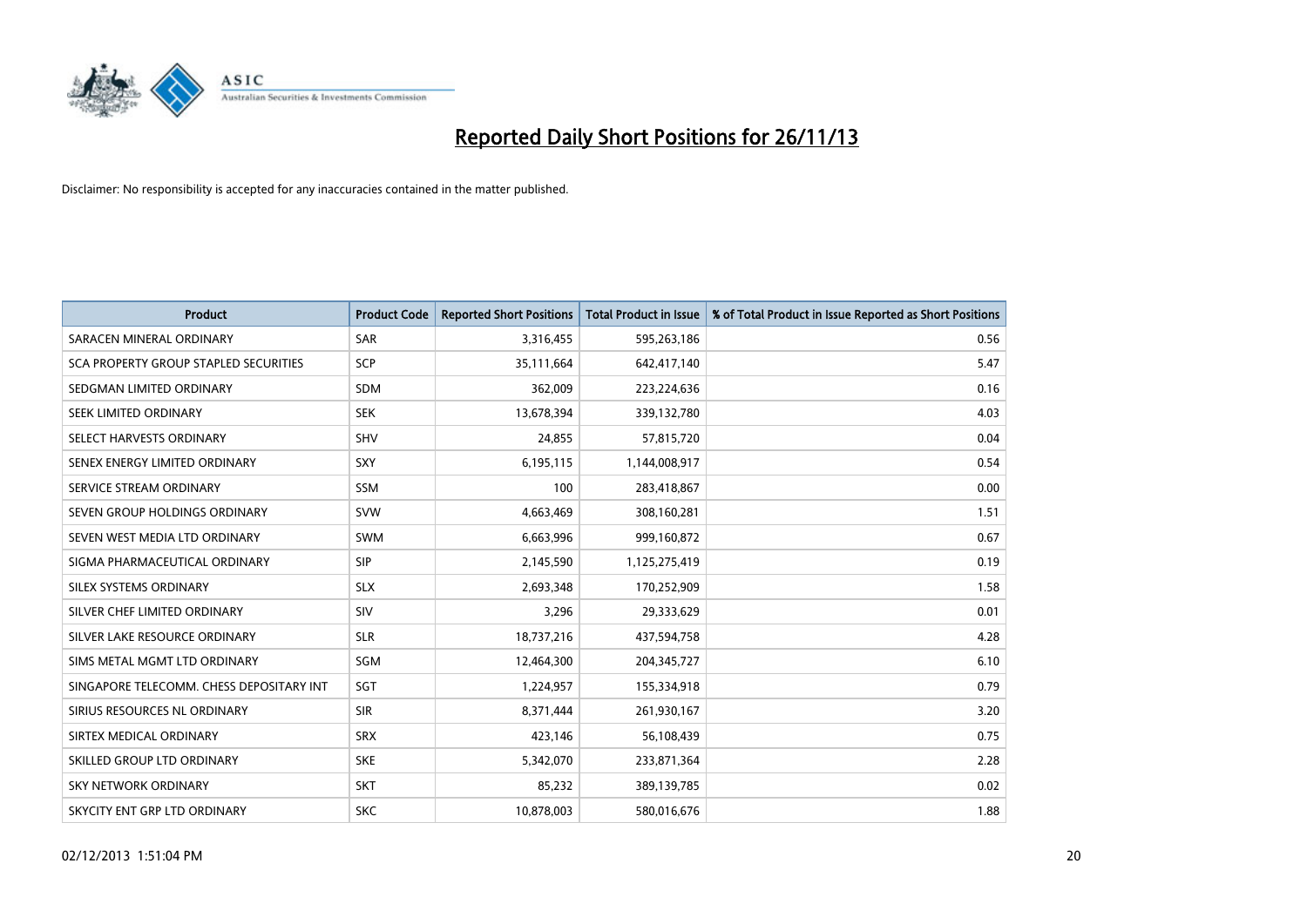

| <b>Product</b>                           | <b>Product Code</b> | <b>Reported Short Positions</b> | <b>Total Product in Issue</b> | % of Total Product in Issue Reported as Short Positions |
|------------------------------------------|---------------------|---------------------------------|-------------------------------|---------------------------------------------------------|
| <b>SLATER &amp; GORDON ORDINARY</b>      | SGH                 | 78,804                          | 202,186,821                   | 0.04                                                    |
| SMS MANAGEMENT. ORDINARY                 | <b>SMX</b>          | 3,771,792                       | 70,099,763                    | 5.38                                                    |
| SONIC HEALTHCARE ORDINARY                | <b>SHL</b>          | 4,633,403                       | 400,511,056                   | 1.16                                                    |
| SOUL PATTINSON (W.H) ORDINARY            | <b>SOL</b>          | 91,489                          | 239,395,320                   | 0.04                                                    |
| SOUTH BOULDER MINES ORDINARY             | <b>STB</b>          | 1                               | 127,952,826                   | 0.00                                                    |
| SP AUSNET STAPLED SECURITIES             | <b>SPN</b>          | 37,544,516                      | 3,376,325,523                 | 1.11                                                    |
| SPARK INFRASTRUCTURE STAPLED NOTE & UNIT | SKI                 | 48,884,580                      | 1,326,734,264                 | 3.68                                                    |
| SPDR 200 FUND ETF UNITS                  | <b>STW</b>          | 130,442                         | 43,778,688                    | 0.30                                                    |
| SPDR 200 RESOURCES ETF UNITS             | <b>OZR</b>          | 66,188                          | 1,501,132                     | 4.41                                                    |
| SPDR SMALL ORDS ETF UNITS                | SSO                 | 199,018                         | 800,855                       | 24.85                                                   |
| SPECIALTY FASHION ORDINARY               | <b>SFH</b>          | 50,869                          | 192,236,121                   | 0.03                                                    |
| ST BARBARA LIMITED ORDINARY              | <b>SBM</b>          | 14,945,251                      | 488,074,077                   | 3.06                                                    |
| STARPHARMA HOLDINGS ORDINARY             | <b>SPL</b>          | 14,864,954                      | 284,164,948                   | 5.23                                                    |
| STEADFAST GROUP LTD ORDINARY             | <b>SDF</b>          | 950,285                         | 500,971,408                   | 0.19                                                    |
| STHN CROSS MEDIA ORDINARY                | <b>SXL</b>          | 9,074,422                       | 705,099,800                   | 1.29                                                    |
| STOCKLAND UNITS/ORD STAPLED              | SGP                 | 10,546,094                      | 2,305,750,747                 | 0.46                                                    |
| STRAITS RES LTD. ORDINARY                | SRQ                 | 31,522                          | 1,164,150,159                 | 0.00                                                    |
| STRIKE ENERGY LTD ORDINARY               | <b>STX</b>          | 5,000                           | 706,519,664                   | 0.00                                                    |
| STW COMMUNICATIONS ORDINARY              | SGN                 | 954,334                         | 403,828,512                   | 0.24                                                    |
| SUMMERSET GRP HLDGS ORDINARY             | SNZ                 | 37,231                          | 215,918,535                   | 0.02                                                    |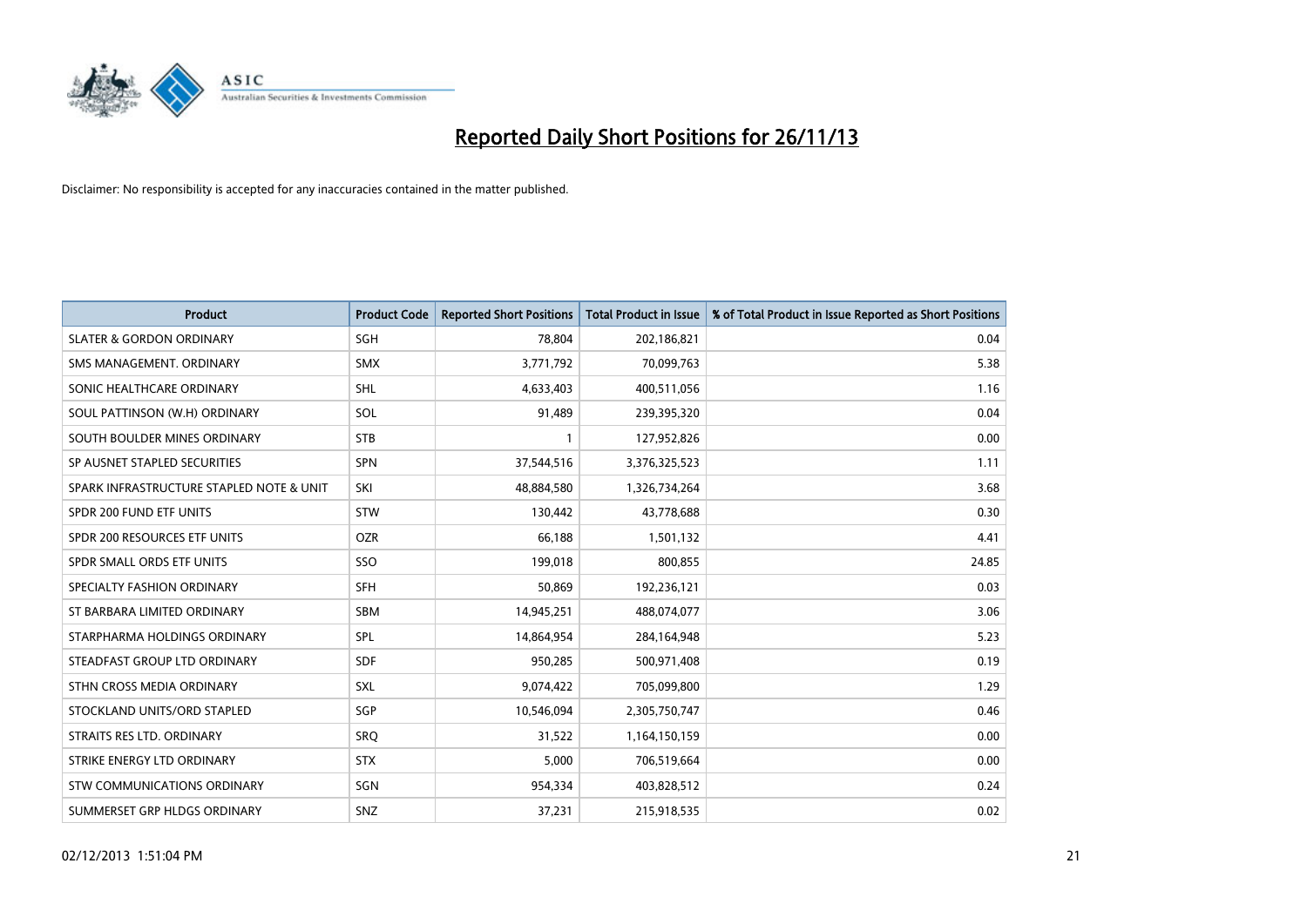

| <b>Product</b>                      | <b>Product Code</b> | <b>Reported Short Positions</b> | <b>Total Product in Issue</b> | % of Total Product in Issue Reported as Short Positions |
|-------------------------------------|---------------------|---------------------------------|-------------------------------|---------------------------------------------------------|
| SUNCORP GROUP LTD ORDINARY          | <b>SUN</b>          | 4,486,879                       | 1,286,600,980                 | 0.35                                                    |
| SUNDANCE ENERGY ORDINARY            | <b>SEA</b>          | 619,524                         | 462,611,982                   | 0.13                                                    |
| SUNDANCE RESOURCES ORDINARY         | <b>SDL</b>          | 84,294,662                      | 3,073,110,985                 | 2.74                                                    |
| SUNLAND GROUP LTD ORDINARY          | <b>SDG</b>          | 72,321                          | 181,710,087                   | 0.04                                                    |
| SUPER RET REP LTD ORDINARY          | <b>SUL</b>          | 1,129,643                       | 196,731,620                   | 0.57                                                    |
| SYD AIRPORT STAPLEDUSPROH.DEFSET    | SYDDA               | 21,370,035                      | 2,194,322,759                 | 0.97                                                    |
| SYRAH RESOURCES ORDINARY            | <b>SYR</b>          | 2,433,923                       | 148,410,123                   | 1.64                                                    |
| TABCORP HOLDINGS LTD ORDINARY       | <b>TAH</b>          | 20,470,650                      | 754,274,706                   | 2.71                                                    |
| TANAMI GOLD NL ORDINARY             | <b>TAM</b>          | 678,874                         | 587,548,523                   | 0.12                                                    |
| TANAMI GOLD NL RIGHTS 11-DEC-13 DEF | <b>TAMRA</b>        | 179,893                         | 587,548,523                   | 0.03                                                    |
| TAP OIL LIMITED ORDINARY            | <b>TAP</b>          | 193,532                         | 241,608,606                   | 0.08                                                    |
| TASSAL GROUP LIMITED ORDINARY       | <b>TGR</b>          | 24,316                          | 146,507,029                   | 0.02                                                    |
| <b>TATTS GROUP LTD ORDINARY</b>     | <b>TTS</b>          | 10,879,957                      | 1,416,867,821                 | 0.77                                                    |
| TELECOM CORPORATION ORDINARY        | <b>TEL</b>          | 6,992,150                       | 1,824,093,017                 | 0.38                                                    |
| TELSTRA CORPORATION. ORDINARY       | <b>TLS</b>          | 11,125,957                      | 12,443,074,357                | 0.09                                                    |
| TEN NETWORK HOLDINGS ORDINARY       | <b>TEN</b>          | 146,738,193                     | 2,586,970,845                 | 5.67                                                    |
| TERANGA GOLD CORP CDI 1:1           | <b>TGZ</b>          | 4,319                           | 171,381,816                   | 0.00                                                    |
| TFS CORPORATION LTD ORDINARY        | <b>TFC</b>          | 68,706                          | 282,157,408                   | 0.02                                                    |
| THE REJECT SHOP ORDINARY            | <b>TRS</b>          | 2,141,535                       | 28,826,248                    | 7.43                                                    |
| THORN GROUP LIMITED ORDINARY        | <b>TGA</b>          | 34,000                          | 148,897,155                   | 0.02                                                    |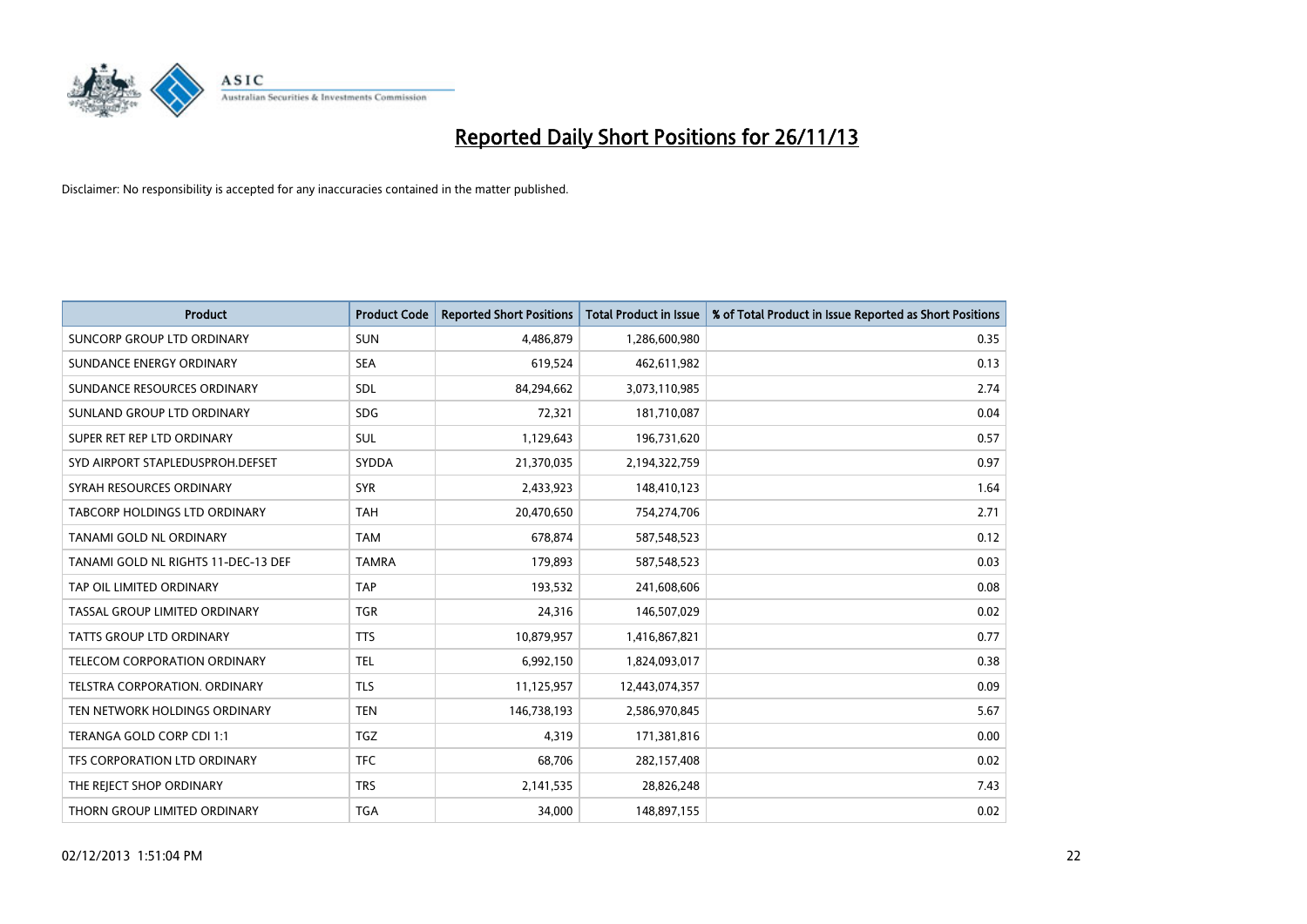

| <b>Product</b>                        | <b>Product Code</b> | <b>Reported Short Positions</b> | <b>Total Product in Issue</b> | % of Total Product in Issue Reported as Short Positions |
|---------------------------------------|---------------------|---------------------------------|-------------------------------|---------------------------------------------------------|
| <b>TIGER RESOURCES ORDINARY</b>       | <b>TGS</b>          | 1,273,928                       | 774,770,269                   | 0.16                                                    |
| TIGERS REALM COAL ORDINARY            | TIG                 | 86,500                          | 524,223,017                   | 0.02                                                    |
| TITAN ENERGY SERVICE ORDINARY         | <b>TTN</b>          | 3,228                           | 48,866,894                    | 0.01                                                    |
| TOLL HOLDINGS LTD ORDINARY            | <b>TOL</b>          | 25,474,859                      | 717,133,875                   | 3.55                                                    |
| TORO ENERGY LIMITED ORDINARY          | <b>TOE</b>          | 139,845                         | 1,481,936,676                 | 0.01                                                    |
| TOX FREE SOLUTIONS ORDINARY           | <b>TOX</b>          | 1,793,763                       | 133,242,359                   | 1.35                                                    |
| TPG TELECOM LIMITED ORDINARY          | <b>TPM</b>          | 2,493,099                       | 793,808,141                   | 0.31                                                    |
| TRADE ME GROUP ORDINARY               | <b>TME</b>          | 489,548                         | 396,261,129                   | 0.12                                                    |
| <b>TRANSFIELD SERVICES ORDINARY</b>   | <b>TSE</b>          | 43,575,748                      | 512,457,716                   | 8.50                                                    |
| TRANSPACIFIC INDUST, ORDINARY         | <b>TPI</b>          | 24,813,129                      | 1,578,563,490                 | 1.57                                                    |
| TRANSURBAN GROUP TRIPLE STAPLED SEC.  | <b>TCL</b>          | 2,898,934                       | 1,486,013,648                 | 0.20                                                    |
| <b>TREASURY GROUP ORDINARY</b>        | <b>TRG</b>          | 25,914                          | 23,070,755                    | 0.11                                                    |
| TREASURY WINE ESTATE ORDINARY         | <b>TWE</b>          | 33,745,716                      | 647,227,144                   | 5.21                                                    |
| TROY RESOURCES LTD ORDINARY           | <b>TRY</b>          | 378,559                         | 167,730,292                   | 0.23                                                    |
| TWENTY-FIRST FOX INC A NON-VOTING CDI | <b>FOXLV</b>        | 1,033,748                       | 11,899,532                    | 8.69                                                    |
| TWENTY-FIRST FOX INC B VOTING CDI     | <b>FOX</b>          | 299,052                         | 209,205,592                   | 0.14                                                    |
| UGL LIMITED ORDINARY                  | UGL                 | 18,242,133                      | 166,511,240                   | 10.96                                                   |
| <b>UXC LIMITED ORDINARY</b>           | <b>UXC</b>          | 960,952                         | 315,397,202                   | 0.30                                                    |
| <b>VENTURE MINERALS ORDINARY</b>      | <b>VMS</b>          | 193,000                         | 287,320,170                   | 0.07                                                    |
| VILLAGE ROADSHOW LTD ORDINARY         | <b>VRL</b>          | 311,714                         | 159,486,203                   | 0.20                                                    |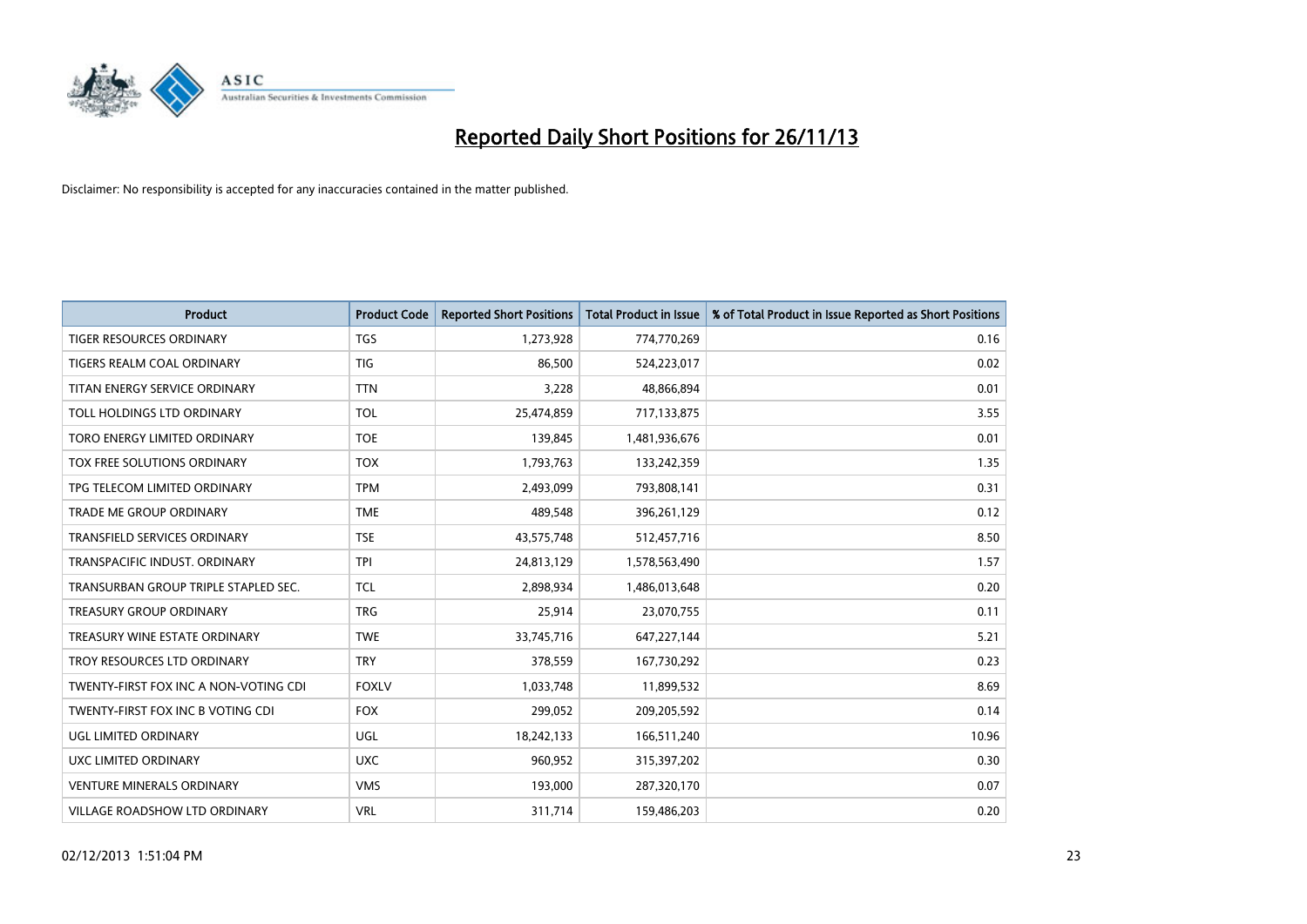

| <b>Product</b>                          | <b>Product Code</b> | <b>Reported Short Positions</b> | <b>Total Product in Issue</b> | % of Total Product in Issue Reported as Short Positions |
|-----------------------------------------|---------------------|---------------------------------|-------------------------------|---------------------------------------------------------|
| <b>VIRGIN AUS HLDG LTD ORDINARY</b>     | <b>VAH</b>          | 128,718,148                     | 2,589,840,317                 | 4.97                                                    |
| <b>VIRTUS HEALTH LTD ORDINARY</b>       | <b>VRT</b>          | 37,418                          | 79,536,601                    | 0.05                                                    |
| <b>VISION EYE INSTITUTE ORDINARY</b>    | VEI                 | 282,879                         | 160,759,740                   | 0.18                                                    |
| <b>VOCUS COMMS LTD ORDINARY</b>         | <b>VOC</b>          | 16,175                          | 80,630,790                    | 0.02                                                    |
| WARRNAMBOOL CHEESE ORDINARY             | <b>WCB</b>          | 39,999                          | 55,969,511                    | 0.07                                                    |
| <b>WATPAC LIMITED ORDINARY</b>          | <b>WTP</b>          | 37,486                          | 184,332,526                   | 0.02                                                    |
| WEBIET LIMITED ORDINARY                 | <b>WEB</b>          | 1,567,459                       | 79,397,959                    | 1.97                                                    |
| WESFARMERS LIMITED DEFERRED SETTLEMENT  | WESDA               | 23,270,601                      | 994,208,011                   | 2.34                                                    |
| WESFARMERS LIMITED PART PROTECT DEF SET | <b>WESDC</b>        | 5.349                           | 148,636,387                   | 0.00                                                    |
| WESTERN AREAS LTD ORDINARY              | <b>WSA</b>          | 21,475,461                      | 196,862,806                   | 10.91                                                   |
| WESTERN DESERT RES. ORDINARY            | <b>WDR</b>          | 1,898,064                       | 489,223,569                   | 0.39                                                    |
| WESTFIELD GROUP ORD/UNIT STAPLED SEC    | <b>WDC</b>          | 7,385,436                       | 2,113,501,814                 | 0.35                                                    |
| WESTFIELD RETAIL TST UNIT STAPLED       | <b>WRT</b>          | 31,166,759                      | 2,979,214,029                 | 1.05                                                    |
| <b>WESTPAC BANKING CORP ORDINARY</b>    | <b>WBC</b>          | 24,486,948                      | 3,109,048,309                 | 0.79                                                    |
| WHITE ENERGY COMPANY ORDINARY           | <b>WEC</b>          | 10,389                          | 322,974,494                   | 0.00                                                    |
| <b>WHITEHAVEN COAL ORDINARY</b>         | <b>WHC</b>          | 74,111,408                      | 1,025,692,710                 | 7.23                                                    |
| WIDE BAY AUST LTD ORDINARY              | <b>WBB</b>          | 24,896                          | 36,238,600                    | 0.07                                                    |
| WINDIMURRA VANADIUM ORDINARY            | <b>WVL</b>          | 20,461                          | 19,284,366                    | 0.11                                                    |
| WOODSIDE PETROLEUM ORDINARY             | <b>WPL</b>          | 2,369,317                       | 823,910,657                   | 0.29                                                    |
| WOOLWORTHS LIMITED ORDINARY             | <b>WOW</b>          | 3,454,855                       | 1,254,416,497                 | 0.28                                                    |